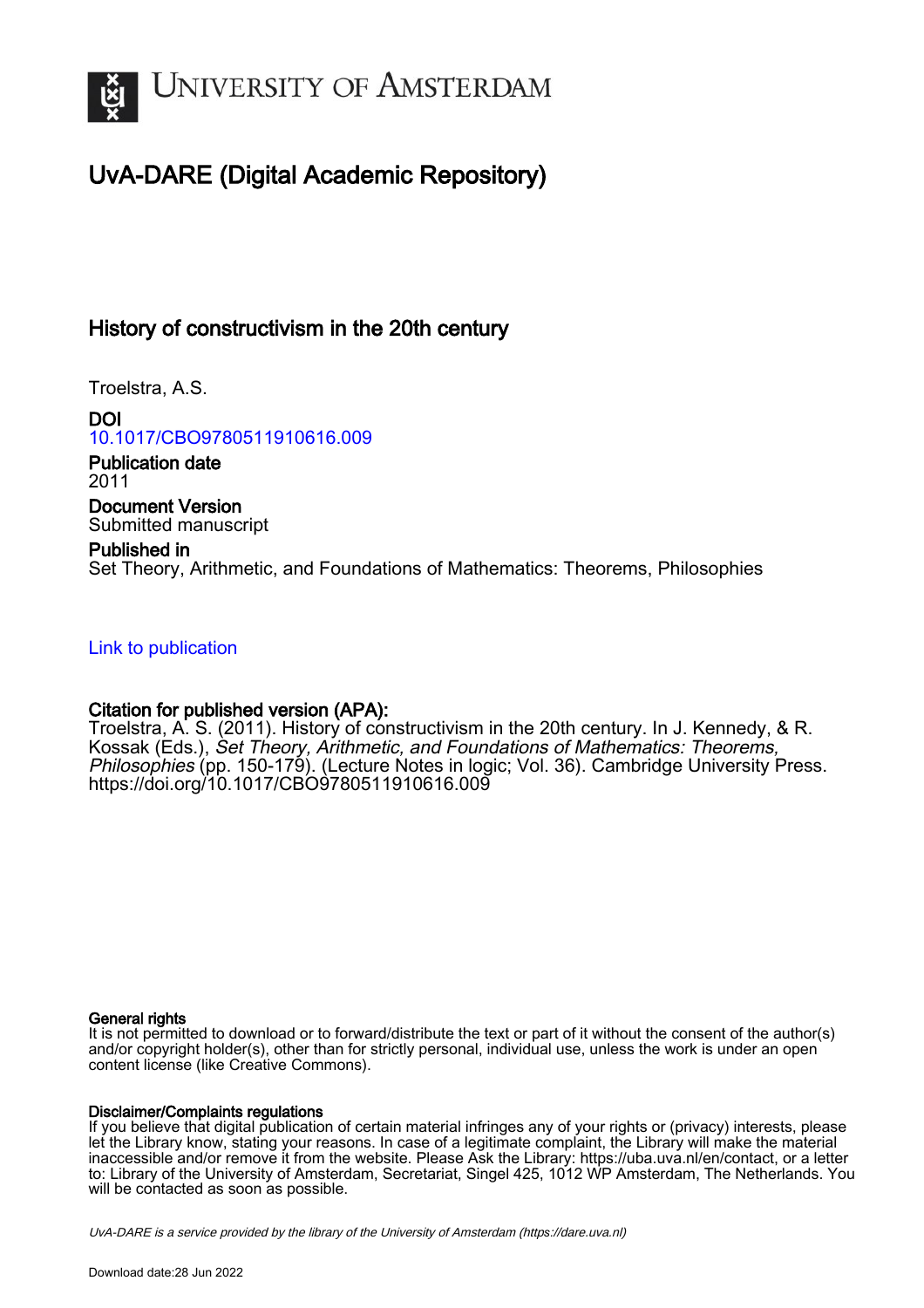# History of constructivism in the 20th century

# A.S.Troelstra

#### Introduction  $\mathbf 1$

In this survey of the history of constructivism, more space has been devoted to early developments up that for the last  $\mu$  than to the work of the work few decades the state  $\mu$ only because most of the concepts and general insights have emerged before but also for practical reasons: much of the recent work is of a too technical and complicated nature to be described adequately within the limits of this article

Constructivism is a point of view (or an attitude) concerning the methods and objects of mathematics which is normative: not only does it interpret existing mathematics according to certain principles but it also rejects methods and results not conforming to such principles as unfounded or speculative the rejection is not always absolute, but sometimes only a matter of degree: a decided preference for constructive concepts and methods). In this sense the various forms of constructivism are all ideological in character

Constructivism as a specic viewpoint emerges in the nal quarter of the -th century and may be regarded as a reaction to the rapidly increasing use of highly abstract concepts and methods of proof in mathematics a trend exemplied by the works of R. Dedekind and G. Cantor-.

the mathematics before the such quarter of the state  $\alpha$  and  $\beta$  the view  $\alpha$ point of today, in the main constructive, with the notable exception of geometry, where proof by contradiction was commonly accepted and widely employed.

Characteristic for the constructivist trend is the insistence that mathematical objects are to be constructed (mental constructions) or computed; thus theorems asserting the existence of certain ob jects should by their proofs give us the means of constructing ob jects whose existence is being asserted

L. Kronecker- may be described as the first conscious constructivist. For Kronecker only the natural numbers were God given
 all other mathematical ob jects ought to be explained in terms of natural numbers (at least in algebra). Assertions of existence should be backed up by constructions and the properties of numbers

 $\lceil$ Julius Wilhelmi) Kichard Dedekind 1851–1910 –

<sup>-</sup>Georg Ferdinand Ludwig Philipp Cantor 1845–1918

<sup>-</sup> Peopold Vloheckel 1979–1991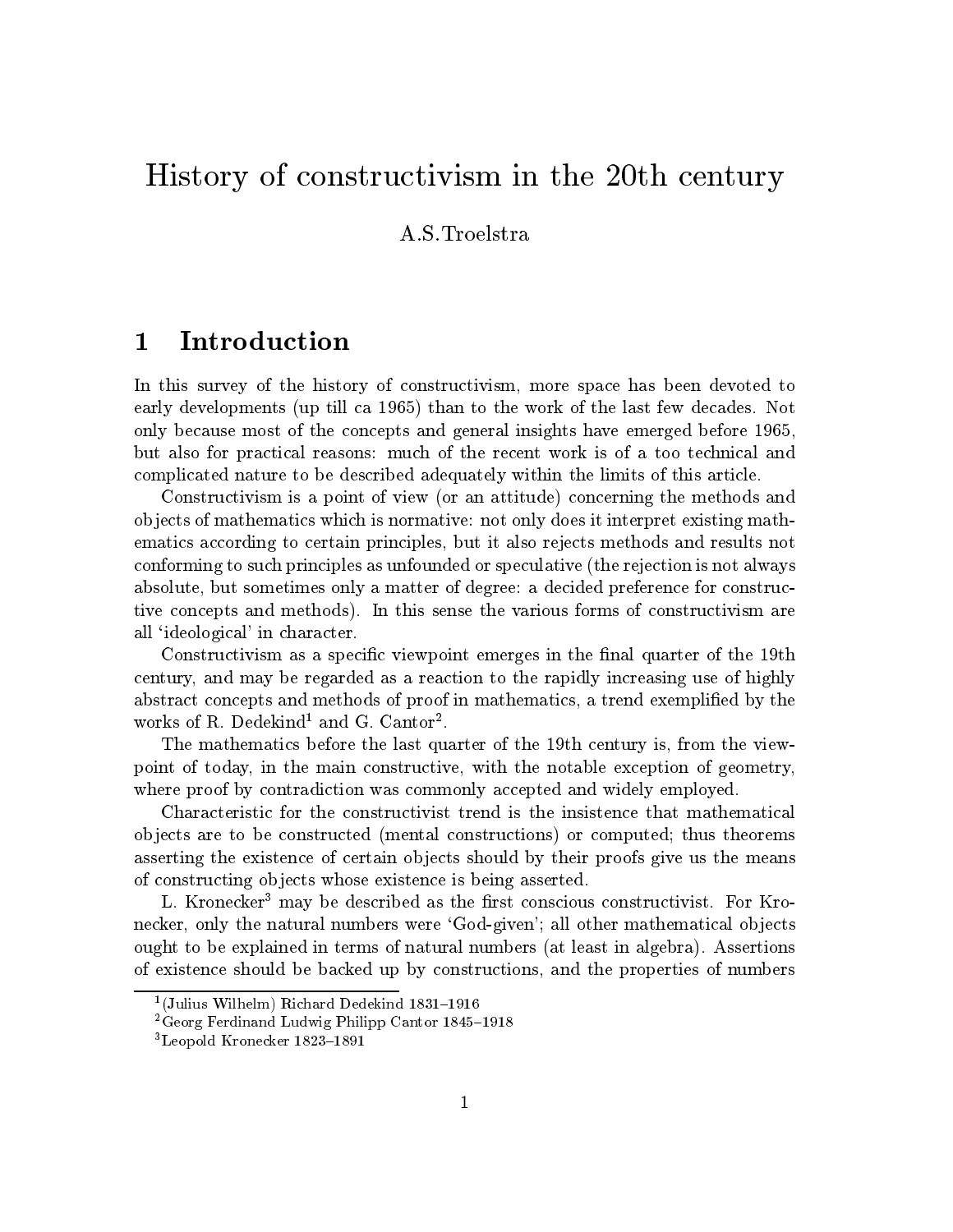defined in mathematics should be decidable in finitely many steps. This is in the spirit of finitism (see the next section). Kronecker strongly opposed Cantor's set theory but in his publications he demonstrated his attitude more by example than by an explicit discussion of his tenets

The principal constructivistic trends in this century are finitism already mentioned (section 2), semi-intuitionism and predicativism (section 3), intuitionism (section 4), Markov's constructivism (section 7) and Bishop's constructivism (section 8).

Constructivism, in particular intuitionism, has given rise to a considerable amount of metamathematical research (sections  $5, 6$ ).

Notations. We use  $N$ ,  $Q$ ,  $R$  for the set of natural, rational, and real numbers respectively

 $\mathcal{L}$  . In provided the use  $\mathcal{L}$  implies  $\mathcal{L}$  is a conjunct of  $\mathcal{L}$  . In the set of  $\mathcal{L}$ tion, and),  $\vee$  (disjunction, or),  $\forall$  (for all),  $\exists$  (there exists). A, B, C are arbitrary propositions or formulas of the language under discussion

usually naturally are elements of N  $\alpha$  in the N  $\alpha$  are elements of  $\alpha$  . The second complete set of  $\alpha$  $q$  access of natural numbers  $p$ ,  $q$  and  $q$  is the  $q$  -  $q$  is the initial segment of  $q$  $\alpha$  of length n;  $\langle \ \rangle$  is the empty sequence.  $n * m$  is the concatenation of n and m.

**IPC, IQC, HA** are systems of intuitionistic propositional logic, predicate logic, and arithmetic respectively. In arithmetic, S is the sucessor function (i.e.  $Sx =$ x - These intuitionistic systems dier from standard axiomatizations of the corresponding classical systems only by the absence of the principle PEM of the excluded middle

PEM  $A \vee \neg A$ .

or the principle of double negation A - A

### Finitism  $\overline{2}$

Finitism may be characterized as based on the concept of natural number (or finite. concretely representable structure), which is taken to entail the acceptance of proof by induction and definition by recursion.

arbitrary such as arbitrary number of  $\mu$  as as  $\mu$  -construction function of the such as tion' are rejected. Statements involving quantifiers are finitistically interpreted in terms of quantifier-free statements. Thus an existential statement  $\exists x \, Ax$  is regarded as a partial communication, to be supplemented by providing an  $x$  which satisfies A. Establishing  $\neg \forall x Ax$  finitistically means: providing a particular x such that Ax is false

In this century, T. Skolem<sup>4</sup> was the first to contribute substantially to finitist

 $4$ Thoralf Skolem  $1887-1963$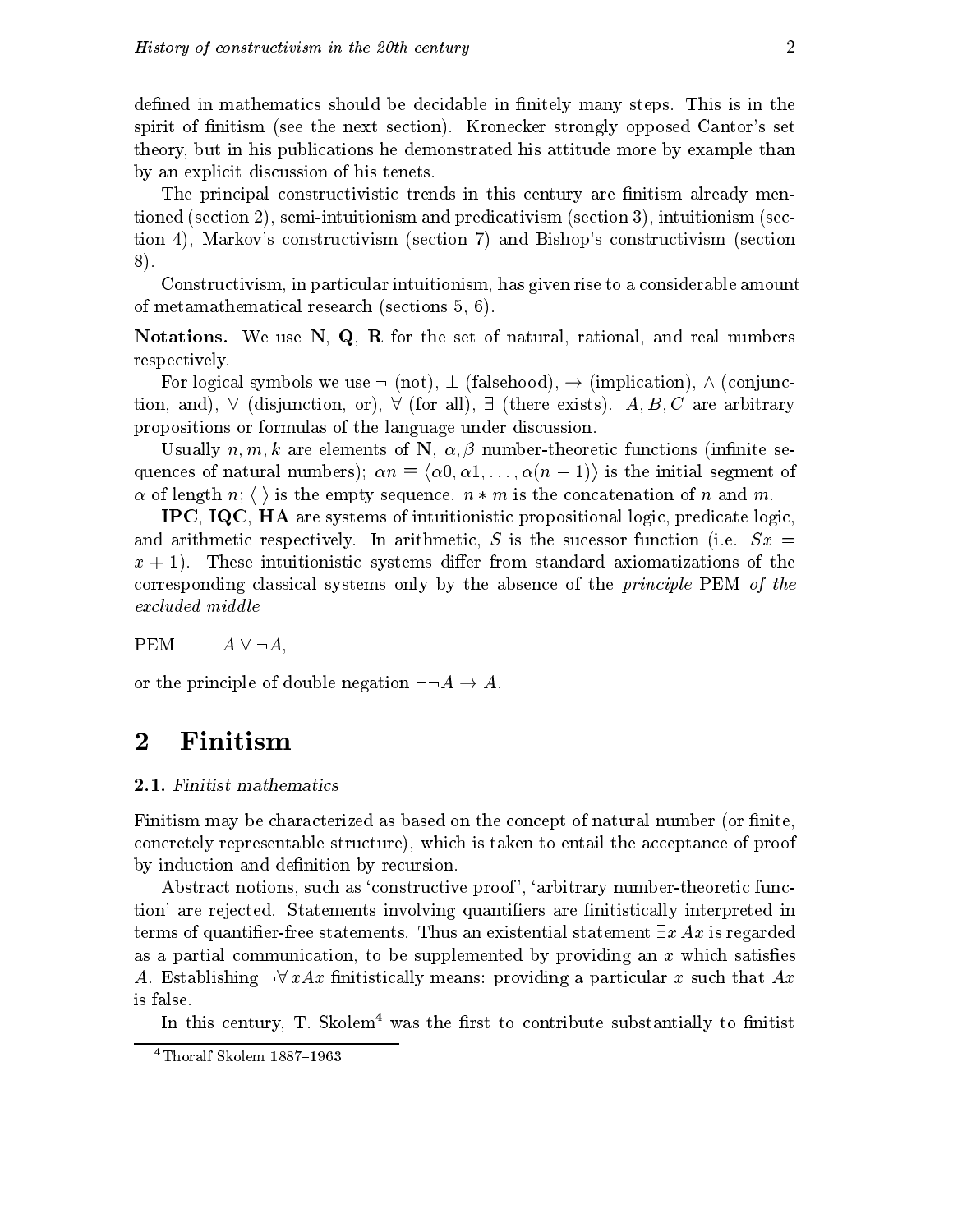mathematics he showed that a fair part of arithmetic could be developed in a calculus without bound variables, and with induction over quantifier-free expressions only. Introduction of functions by primitive recursion is freely allowed (Skolem - Skolem does not present his results in a formal context nor does he try to delimit precisely the extent of finitist reasoning.

Since the idea of finitist reasoning was an essential ingredient in giving a precise formulation of Hilbert's programme (the consistency proof for mathematics should use intuitively justified means, namely finitist reasoning), Skolem's work is extensively reported by D.Hilbert and P.Bernays . Hilbert also attempted to circumscribe the extent of finitist methods in a global way; the final result is found in <u> and a chapter of Mathematic III (Although Bernays - Although the Spi</u>

In 1941 H. D. Curry -and K.L. Goodstein -independently formulated a purely equational calculus **PRA** for primitive recursive arithmetic in which Skolem's arguments could be formalized, and showed that the addition of classical propositional logic to **PRA** is conservative (i.e. no new equations become provable). **PRA** contains symbols for all primitive recursive functions, with their defining equations, and an induction rule of the form: if  $t[\sigma] = t[\sigma],$  and  $t[\sigma x] = s[x, t[x]],$   $t[\sigma x] = s[x, t[x]]$ has been derived, then we may conclude  $t(x) = t(x)$ .

Goodstein carried the development of finitist arithmetic beyond Skolem's results, and also showed how to treat parts of analysis by nitist means Goodstein - ------

Recently W.W.Tait<sup>9</sup> made a new attempt to delimit the scope of finitist reasoning Tait -- He defends the thesis that PRA is indeed the limit of nitist reasoning Any finitely axiomatized part of **PRA** can be recognized as finitist, but never all of PRA, since this would require us to accept the *general* notion of a primitive recursive function, which is not finitist.

In recent years there has been a lot of metamathematical work showing that large parts of mathematics have an indirect finitist justification, namely by results of the form: a weak system S in a language with strong expressive power is shown to be consistent by methods formalizable in PRA from which it may be concluded that  $S$  is conservative over PRA and survey of survey over  $S$  , and  $S$  is given in  $S$  ,  $S$  ,  $S$  ,  $S$ 

### 2.2. Actualism

A remark made in various forms by many authors, from G. Mannoury in 1909 onwards is the observation that already the natural number concept involves a strong idealization of the idea of concretely representable or visualizable Such an idealization is implicit in the assumption that all natural numbers are constructions

<sup>-</sup>David Hilbert 1802-1945

Paul Bernays

<sup>&</sup>lt;sup>7</sup>Haskell Brooks Curry

Reuben L Goodstein

<sup>&</sup>lt;sup>9</sup>William W. Tait

<sup>-</sup> Gerrit Mannoury 1994-1990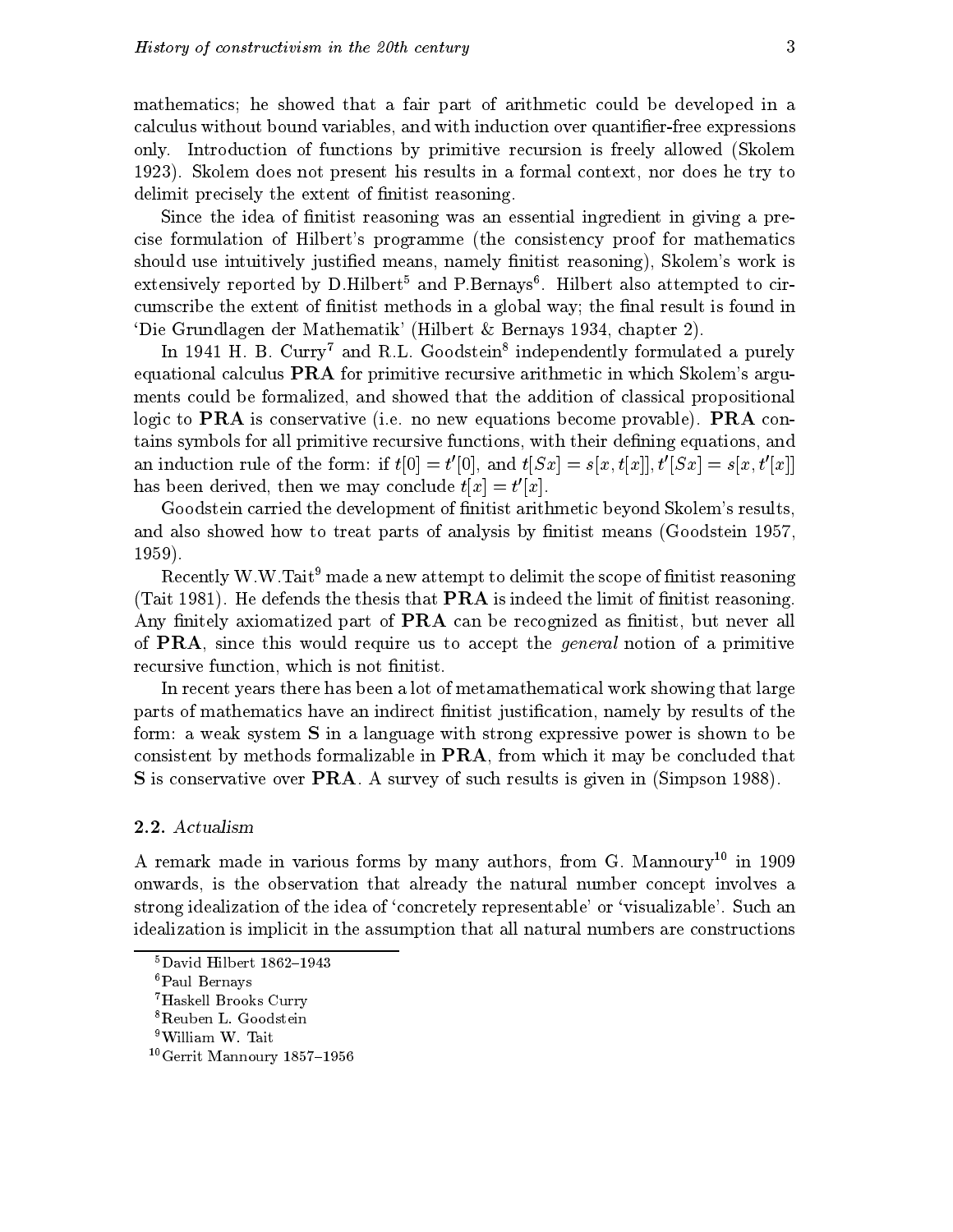of the same kind, whether we talk about very small numbers such as 3 or 5, or extremely large ones such as  $9^{\circ}$ . In reality, we cannot handle  $9^{\circ}$  without some understanding of the general concept of exponentiation. The objection to finitism, that it is not restricted to objects which can be *actually* realized (physically, or in our imagination one might call the actualist critique and a programme taking the ultrainst critique into account, wetwallism points charged this military interesting in the  $\mathbf{u}$  is a set of  $\mathbf{u}$  is a set of  $\mathbf{u}$  is a set of  $\mathbf{u}$  is a set of  $\mathbf{u}$ 

The first author to defend an actualist programme, was A.S. Esenin-Vol'pin<sup>11</sup> in - He intended to give a consistency proof for ZF using only ultra intuitionist means up the development of the development of actualistics mathematics development mathematics has not made m  $p_{\text{rogress}}$   $-$  there appear to be inherent difficulties associated with an actualist programme

However, mention should be made of a paper by R. Parikh  $\llcorner$  (Parikh 1971), motivated by the actualist criticism of finitism, where is indicated, by technical results, the considerable difference in character between addition and multiplication on the one hand and exponentiation on the other hand. Together with work in complexity theory this paper has stimulated the research on polynomially bounded arithmetic as an example of which may be quoted the monograph Bounded Arithmetic Buss ------

#### Predicativism and semi-intuitionism  $\bf{3}$

The French mathematician H. Poincare<sup>--</sup> wrote many essays on the philosophy of mathematics and the sciences collected in Poincare - - - -- his ideas played an important role in the debate on the foundations of mathematics in the early part of this century. One cannot extract a unified and coherent point of view from Poincaré's writings. On the one hand he is a forerunner of the (semi-) intuitionists and predicativists on the other hand he sometimes expresses formal ist views, namely where he states that existence in mathematics can never mean anything but freedom from contradiction

For the history of constructivism, Poincaré is important for two reasons:

- Explicit discussion and emphasis on the role of intuition in mathematics more especially the intuition of pure number This intuition gives us the principle of induction for the natural numbers characterized by Poincare as a synthetic judgment a priori'. That is to say, the principle is neither tautological (i.e. justified by pure logic), nor is it derived from experience; instead, it is a consequence of our intuitive understanding of the notion of number. In this respect, Poincaré agrees with the semi-intuitionists and Brouwer.

 $11A.S. Esenin-Vol'pin?$ 

<sup>&</sup>lt;sup>12</sup>Rohit J. Parikh

<sup>- -</sup> Henri Poincare 1894-1913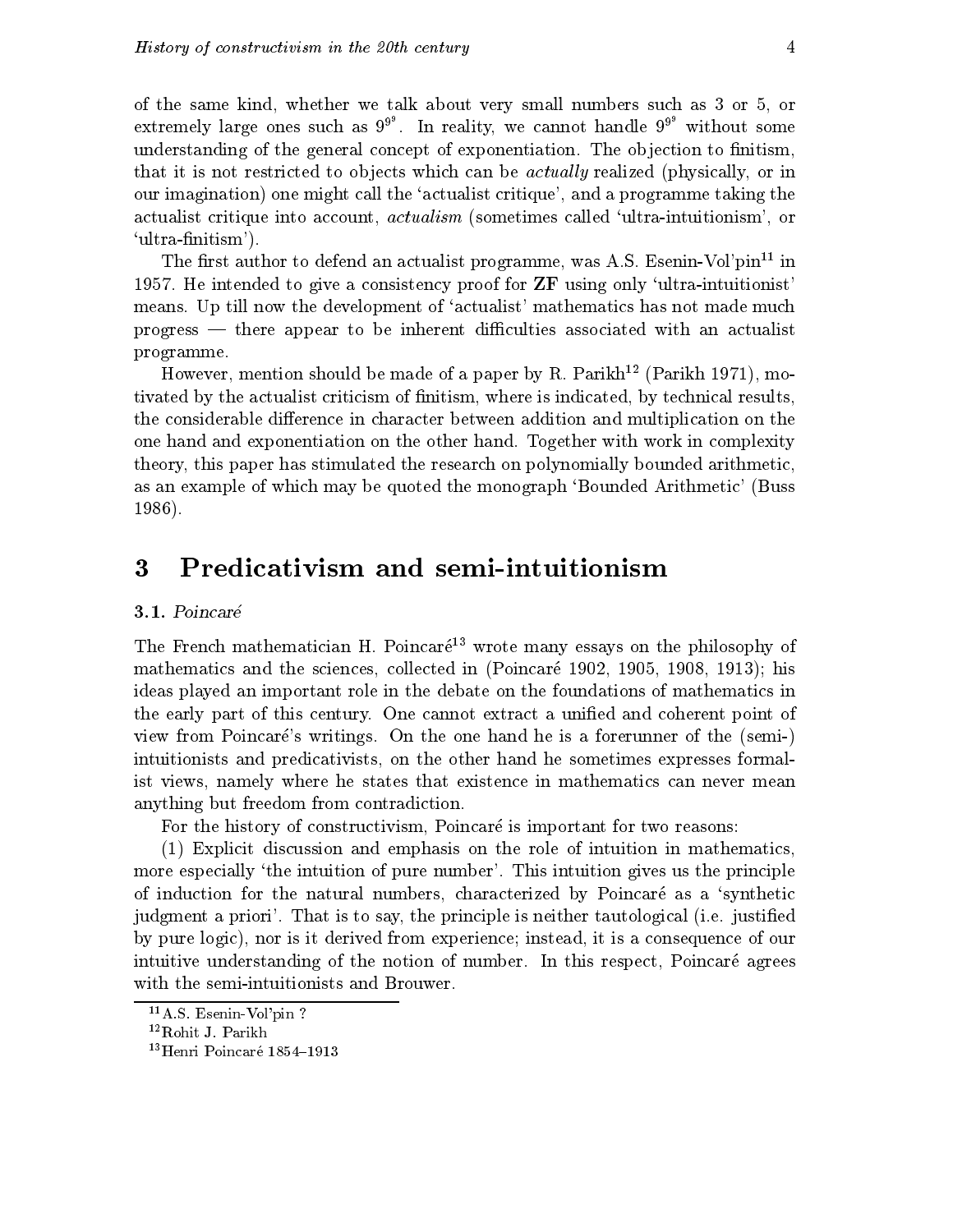$(2)$  According to Poincaré, the set-theoretic paradoxes are due to a vicious circle, namely the admission of *impredicative* definitions: defining an object  $N$  by referring to a totality E (in particular by quantifying over  $E$ ), while N itself belongs to E.

Poincare s standard example is J.Kichard s<sup>--</sup> paradox (Kichard 1905): let  $E$ be the totality of all real numbers given by infinite decimal fractions, definable in finitely many words.  $E$  is clearly countable, so by a wellknown Cantor style diagonal argument we can define a real  $N$  not in  $E$ . But  $N$  has been defined in finitely many words! However, Poincaré, adopting Richard's conclusion, points out that the definition of N as element of E refers to E itself and is therefore impredicative. For a dettailed discussion of Poincares see Moontares philosophy of mathematics see Moontares see Mooil - Moontare

## **3.2.** The semi-intuitionists

The term semi intuitionists or empirists refers to a group of French mathemati cians, in particular E. Borel<sup>15</sup>, H. Lebesgue<sup>16</sup>, R. Baire<sup>17</sup>, and the Russian mathematician N.N.Luzin<sup>--</sup>. Their discussions of foundational problems are always in direct connection with specific mathematical developments, and thus have an 'ad hoc', local, character; also the views within the group differ.

What the semi-intuitionists have in common is the idea that, even if mathematical objects exist independently of the human mind, mathematics can only deal with such objects if we can also attain them by mentally constructing them, i.e. have access to them by our intuition; in practice, this means that they should be explicitly definable. In addition, pragmatical considerations occur: one is not interested in arbitrary objects of a certain kind, but only in the ones which play an important role in mathematics which occur in nature in a manner of speaking

We shall illustrate semi-intuitionism by a summary of the views of Borel, the most explicit and outspoken of the semi-intuitionists. According to Borel, one can assert the existence of an object only if one can define it unambiguously in finitely many words. In this concern with definability there is a link with predicativism (as described below in  $3.4$ ; on the other hand, there is in Borel's writings no explicit concern with impredicativity and the vicious circle principle as in the writings of Poincaré and H. Weyl<sup>19</sup>. (The Borel sets, introduced by Borel in the development of measure theory are a continuous analogue of the hyperarithmetic sets which may be regarded as a first approximation to the general notion of a predicative subset of the natural numbers, but this was not known to Borel.)

With respect to the reality of the countably infinite, Borel takes a somewhat pragmatical attitude while conceding the strength of the position of the strict

 $^{14}\mathrm{J}$ ules Richard

 $\sim$ (relix Edouard) Emile Borel 1871–1970  $\sim$ 

<sup>...</sup> Henri I - Peoni Pepesgue 1919–1941

 $17$ (Louis) René Baire

<sup>-</sup> Nikolai Nikolaevich Luzin (Nicolas Lusin) 1893-1950

<sup>-</sup> Hermann weyl 1009-1999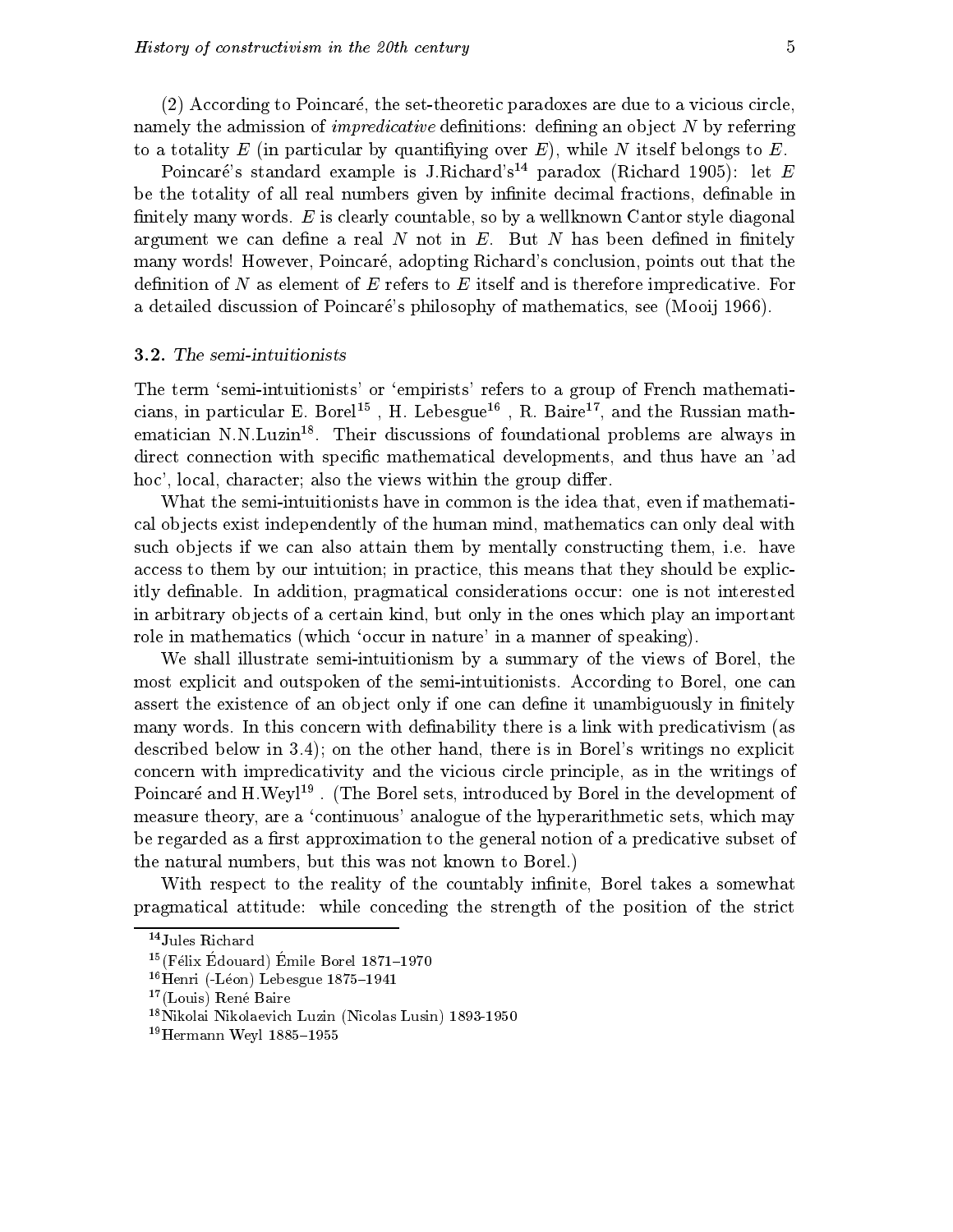finitist, he observes that the countably infinite plays a very essential role in mathematics and mathematicians have in practice always agreed on the correct use of the notion

The notion of the countable intervals the countable intervals the countable appears the countable intervals of the countable  $\mathbf{I}$ possibility conceived by our imagination, just like the ideal line or the perfect circle borel  $\mathcal{A}$  . The presentation of the properties of the presentation of the properties of the properties of the properties of the properties of the properties of the properties of the properties of the p

In other words, the natural numbers and the principle of complete induction are intuitively clear

Borel explains the Richard paradox, not by referring to the impredicative character of the definition of N, but by the observation that N has not been unambiguously defined; the collection  $E$  is countable, but not effectively enumerable and hence the construction of N cannot be carried out Borel - Department be carried out Borel - Department be carried out Bo later obtain a precise formulation in recursion theory

Borel explicitly introduced the notion of a calculable real number; a function  $f$  is calculable if  $f(x)$  is calculable for each calculable x, and he observes that a calculable function must necessarily be continuous, at least for calculable arguments (Borel -- p This foreshadows Brouwers wellknown theorem on the continuity of all real functions can functions can functions constructions can functions  $\mathbf{f}$ 

# **3.3.** Borel and the continuum

Borel rejected the general notion of an uncountable set, as an essentially negative notion. According to Borel, Cantor's diagonal argument only shows that the continuum cannot be exhausted by a countable set Obviously on this view the continuum presents a problem. On the one hand it is the basic concept in analysis, the the contract hand it cannot be described as an only its described as  $\alpha$  is denoted as  $\alpha$ 

the notion of the continuum which is the only well as the only well assembly well as the only well as  $\alpha$ ple of a non-denumerable set, that is to say a set of which the mathematicians have a clear idea in common (or believe to have in common, which in practice amounts to the same thing. I regard that notion as acquired from the geometric intuition of the continuum; it is well-known that the complete arithmetical notion of the continuum requires that one admits the legitimacy of an infinity of countably many successive arbitrary choices Borel -- p-

The term  $\mathbf{r}$ tinuum', frequently appears in discussions of constructivism in the early part of this century. By this is meant the characterization of the continuum as a set of reals where the real numbers are obtained as equivalence classes of fundamental sequences of rationals, or as Dedekind cuts. Since the rationals can be enumerated,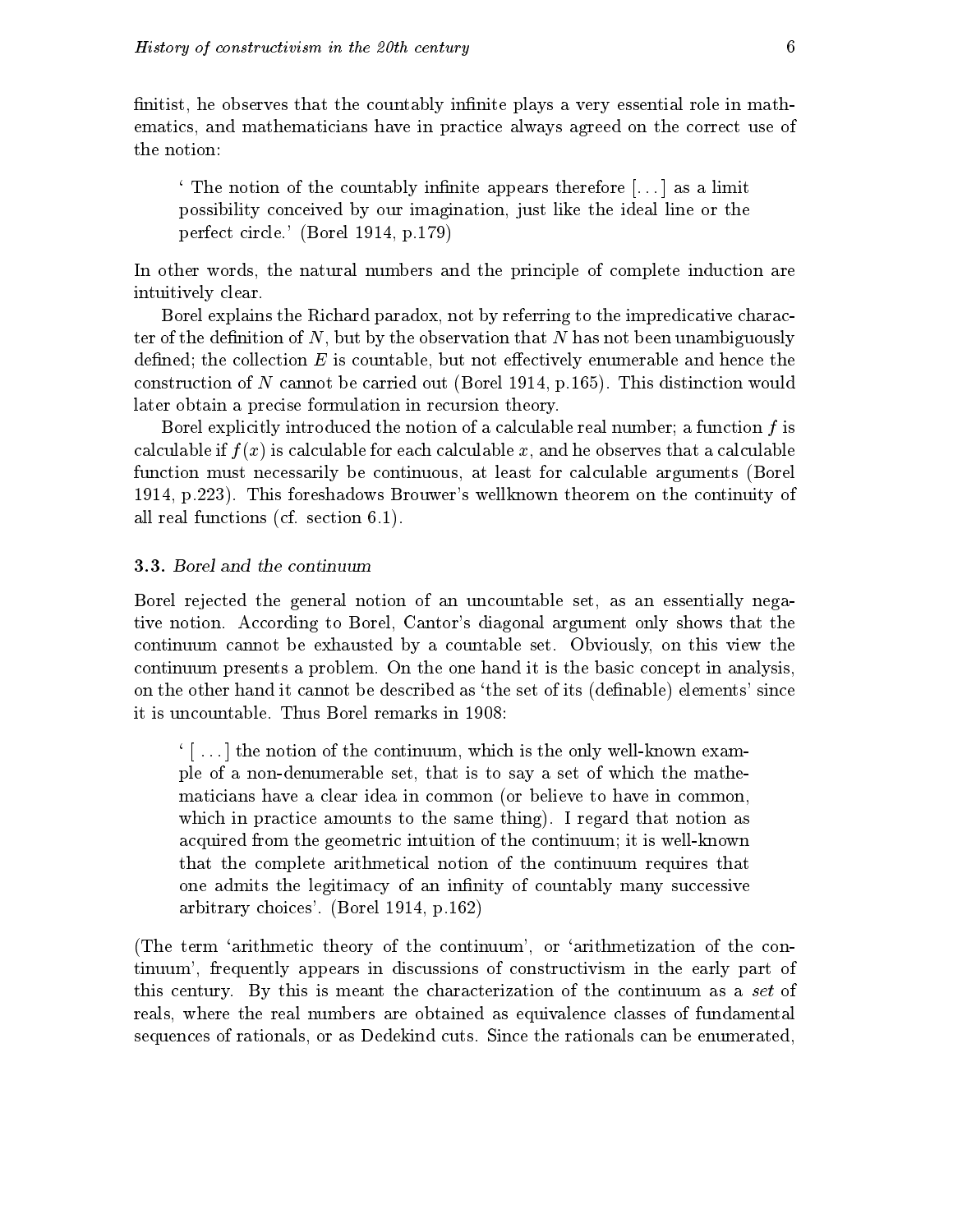this achieves a reduction of the theory of the continuum to numbertheoretical or arithmetical functions in the set of  $\mathcal{L}_{\mathcal{A}}$ 

In - Borel remarks that one can remark that one can reason about certain classes of observed about certain classes as the reals, since the class is defined in finitely many words, even if not all elements of the class are finitely definable. Therefore Borel had to accept the continuum as a primitive concept, not reducible to an arithmetical theory of the continuum.

Although the fact is not mentioned by Borel, the idea of a continuum consisting of only counterly many determined reals suggests a measure contract paradox ( ) is if the real state one countervals in  $\mathcal{M}$  are contable one can give a sequence of intervals by a sequence of intervals by a sequence of intervals by a sequence of intervals by a sequence of intervals by a sequence of  $I_0, I_1, I_2, \ldots$  with  $\sum_{n=0}^{\infty} |I_n| < 1$ , where  $|I_n|$  is the length of  $I_n$ . (Such coverings are called  $singular$ .) The paradox is repeatedly mentioned in Brouwer's publications ego brouwer - as a proof of the superiority of the superiority of the continuum of the continuum  $\mathcal{L}$ 

# **3.4.** Weyl

Motivated by his rejection of the platonistic view of mathematics prevalent in Can torian set theory and Dedekind's foundation of the natural number concept, Weyl, in his short monograph Das Kontinuum Weyl -- formulated a programme for predicative mathematics
 it appears that Weyl had arrived at his position in dependently of Poincare and B.Kussell<sup>--</sup>. Predicativism may be characterized as constructivism wrt denitions of sets but not wrt the use of logic sets are constructed from below not characterized by singling them out among the members of a totality conceived as previously existing

Weyl accepted classical logic and the set of natural numbers with induction and definition by recursion as unproblematic. Since the totality of natural numbers is accepted, all arithmetical predicates make sense as sets and we can quantify over them. The arithmetically definable sets are the *sets of rank 1*, the first level of a predicative hierarchy of ranked sets; sets of higher rank are obtained by permitting quantification over sets of lower rank in their definition. Weyl intended to keep the developments simple by restricting attention to sets of rank -

On the basis of these principles Weyl was able to show for example: Cauchy sequences of real numbers have a limit
 every bounded monotone sequence of reals has a limit
 every countable covering by open intervals of a bounded closed interval has a finite subcovering; the intermediate value theorem holds (i.e. a function changing sign on an interval has a zero in the interval; a continuous function on a bounded closed interval has a maximum and a minimum

After his monograph appeared, Weyl became for a short period converted to Brouwer's intuitionism. Later he took a more detached view, refusing the exclusive adoption of either a constructive or an abstract axiomatic approach Although Weyl retained a lifelong interest in the foundations of mathematics, he did not influence the developments after -- An excellent summary of Weyls development as well

<sup>-</sup> Bertrand Russen 1872-1970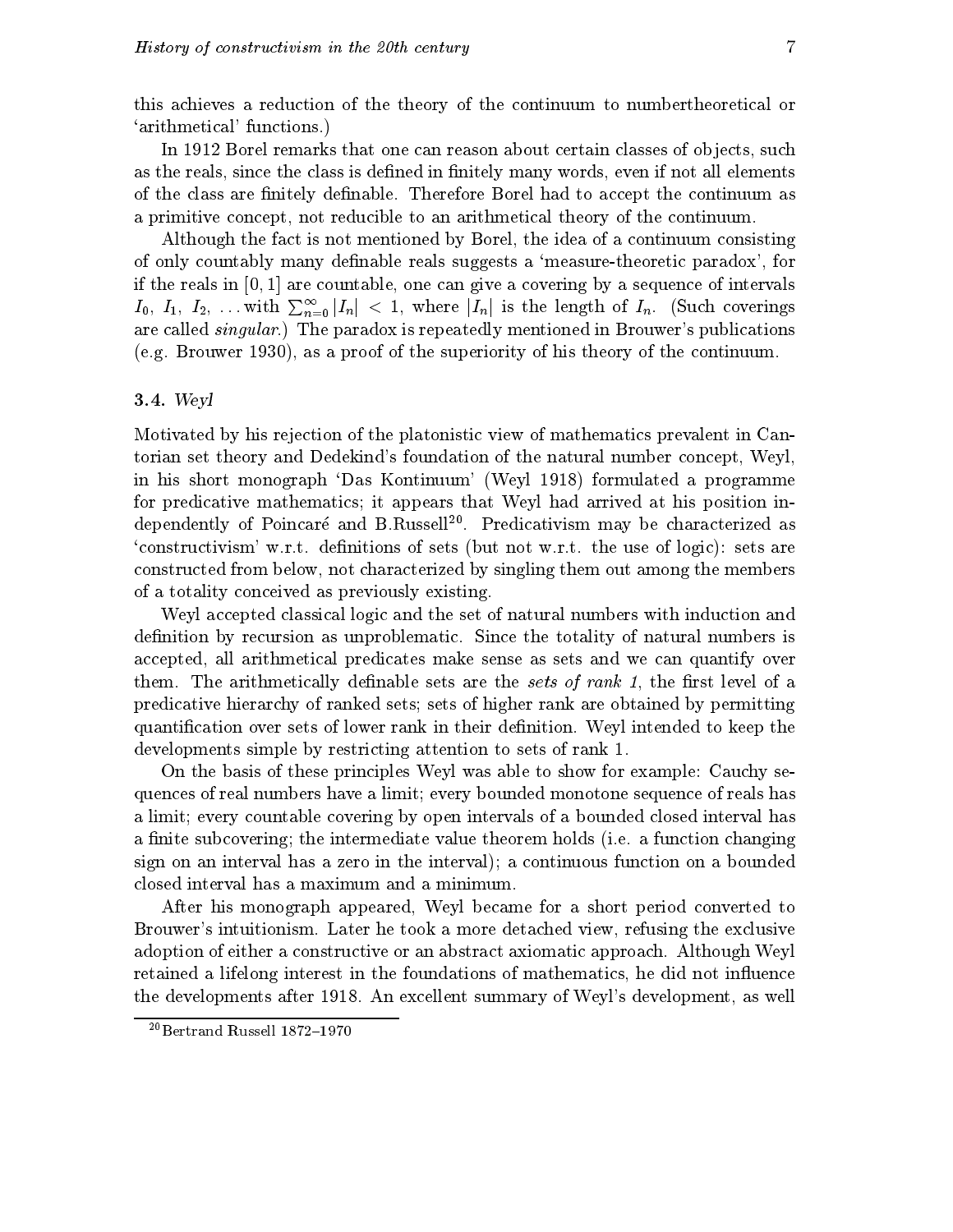as a technical analysis of Das Kontinuum has been given by Streierman - (1988, Weyl).

After Weyl's monograph predicativism rested until the late fifties, when interest revived in the work of M. Kondo--, A. Grzegorczyk-- and G. Kreisel--. Kreisel showed that the so-called hyperarithmetic sets known from recursion theory constituted an upper bound for the notion predicatively denable set of natural numbers Fefer man and K. Schütte<sup>25</sup> addressed the question of the precise extent of predicative analysis; they managed to give a characterization of its proof theoretic ordinal. Type free formalizations for predicative analysis with sets of all (predicative) ranks were developed. In recent years also many formalisms have been shown to be indirectly reducible to predicative systems for the feferman relative setting the system of  $\mathcal{L}_1$ 

The books of P. Lorenzen<sup>-</sup> (Lorenzen 1955, 1965) may be regarded as a direct continuation of Weyl's programme.

#### Brouwerian intuitionism 4

# -Early periodic periodic periodic periodic periodic periodic periodic periodic periodic periodic periodic periodic periodic periodic periodic periodic periodic periodic periodic periodic periodic periodic periodic periodic

In his thesis Over de Grondslagen der Wiskunde Brouwer - the Dutch mathe matician L.E.J. Brouwer<sup>27</sup> defended, more radically and more consistently than the semi-intuitionists, an intuitionist conception of mathematics. Brouwer's philosophy of mathematics is embedded in a general philosophy the essentials of which are found already in Brouwer - To these philosophical views Brouwer adhered all his life a late statement may be found in Brouwer - With respect to mathematics, Brouwer's main ideas are

- Mathematics is not formal
 the ob jects of mathematics are mental construc tions in the mind of the (ideal) mathematician. Only the thought constructions of the (idealized) mathematician are exact.
- 2. Mathematics is independent of experience in the outside world, and mathematics is in principle also independent of language Communication by language may serve to suggest similar thought constructions to others, but there is no guarantee that these other constructions are the same. (This is a solipsistic element in Brouwer's philosophy.)

 $\rm ^{21}S$ olomon Feferman

<sup>&</sup>lt;sup>22</sup> Motokiti Kondô

<sup>-</sup>Andrzej Grzegorczyk

<sup>&</sup>lt;sup>-</sup> Georg Kreisel, born 1920

 $^{25}\rm{K}$ urt Schütte

<sup>&</sup>lt;sup>26</sup> Paul Lorenzen

<sup>-</sup> Luitzen Egbertus Jan Brouwer 1881–1900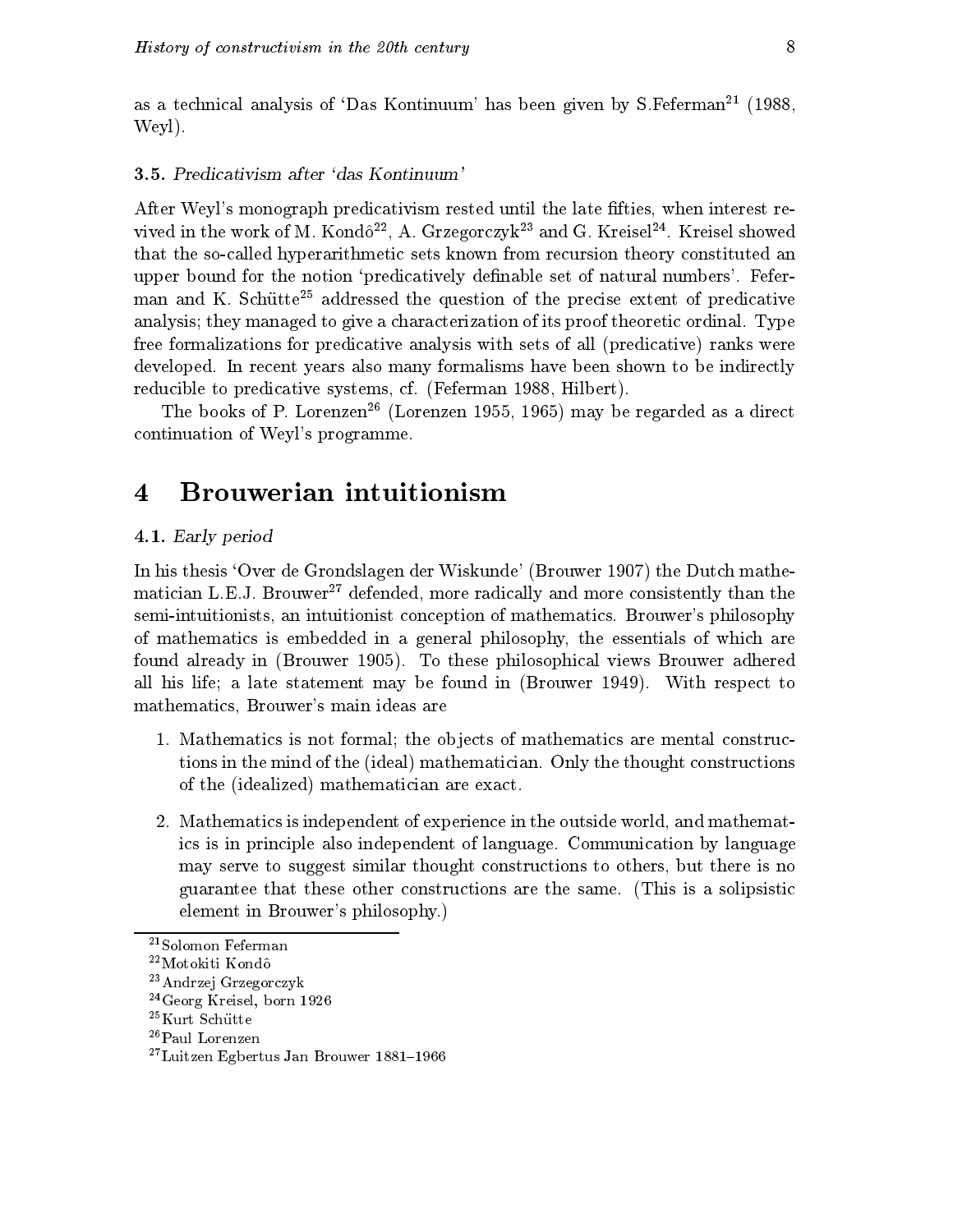3. Mathematics does not depend on logic; on the contrary, logic is part of mathematics

These principles led to a programme of reconstruction of mathematics on intuition istic principles Brouwers programme or BP for short During the early period from say - until -- Brouwer did the ma jor part of his work in classical topol ogy and contributed little to BP In these years his view of the continuum and of countable sets is quite similar to Borel's position on these matters. Thus he writes

The continuum as a whole was intuitively given to use  $\mathbb{R}$  . The construction to use  $\mathbb{R}$ of the continuum, an act which would create "all" its parts as individualized by the mathematical intuition is unthinkable and impossible The mathematical intuition is not capable of creating other than countable quantities in an individualized way Broughton individualized way Broughton in an individualized way Broughton in

On the other hand, already in this early period there are also clear differences; thus Brouwer did not follow Borel in his pragmatic intersub jectivism and tries to explain the natural numbers and the continuum as two aspects of a single intuition the prime value interesting into the prime of  $\mathcal{L}_1$ 

Another important difference with Borel c.s. is, that Brouwer soon after finishing his thesis realized that classical logic did not apply to his mathematics (see the next section Newer Section Newer some of the views of the views of the views of the semiintuitionists and did not publicly dissociate himself from them

## Weak counterexamples and the creative sub ject

a the two products in a typically interesting the counterest countered to contemple to certain tain statements  $A$  of classical mathematics was introduced, not counterexamples in the strict sense of deriving a contradiction from the statement  $A$ , but examples showing that, assuming that we can prove  $\tilde{A}$  intuitionistically, it would follow that we had a solution to a problem known to be as yet unsolved. Undue attention given to these examples often created for outsiders the erroneous impression that intuitionism was mainly a negative activity of criticizing classical mathematics

Example. Consider the set  $X \equiv \{x : x = 1 \vee (x = 2 \wedge F)\}$  where F is any as yet undecided mathematical statement, such as the Riemann hypothesis. X is a subset of the finite set  $\{1,2\}$ , but we cannot prove  $X$  to be finite, since this would require us to decide whether  $X$  has only one, or two elements, and for this we would have to decide  $F$ . (Intuitionistically, a set is finite if it can be brought into a constructively specied -- correspondence with an initial part of the natural numbers.) So we have found a weak counterexample to the statement 'a subset of a finite set is finite'.

By choosing our undecided problems suitably, it is also possible to give a weak counterexample to for reals x x or x or x or to for all reals x x or x Brouwer used these examples to show the need for an intuitionistic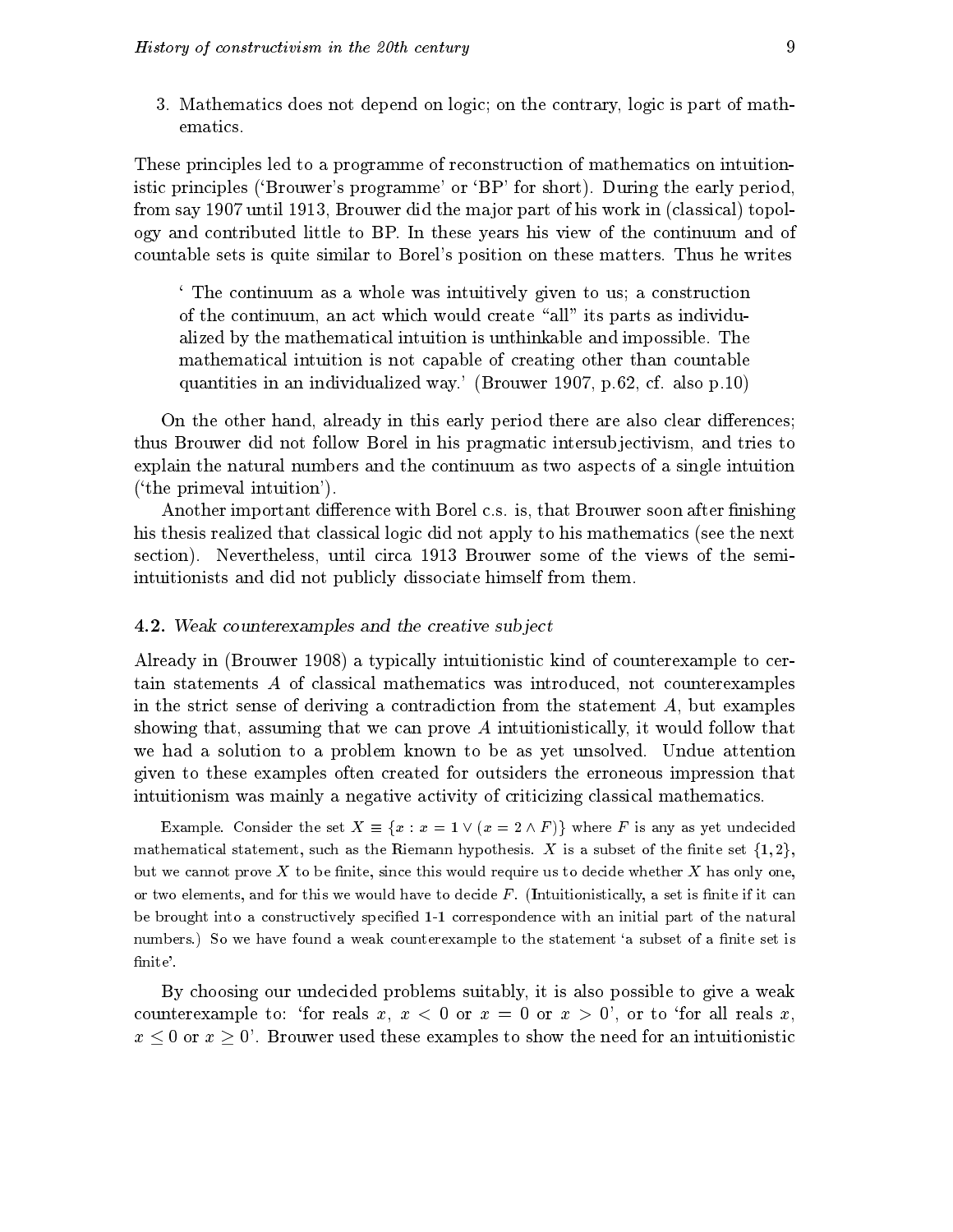revision of certain parts of the classical theory and to demonstrate how classically equivalent definitions corresponded to distinct intuitionistic notions.

G.F.C. Griss  $\gamma$ , in a number of publications between 1944 and 1955, advocated a form of intuitionistic mathematics without negation, since one cannot have a clear conception of what it means to give proof of a proposition which turns out to be contradictory (cf. the interpretation of intuitionistic implication and negation in subsection  $5.2$ ).

In reaction to Griss Brouwer published in - an example of a statement in the form of a negation which could not be replaced by a positive statement. Brouwer's example involved a real number defined by explicit reference to stages in the activity of the ideal mathematician trying to prove an as yet undecided statement A An essential ingredient of Brouwer's argument is that if the ideal mathematician (*creative subject* in Brouwer's terminology) is certain that at no future stage of his mathematical activity he will find A to be true, it means that he knows that  $\neg A$ Brouwer seems to have used such examples in lectures since -

The argument illustrates the extreme solipsistic consequences of Brouwer's intuitionism. Because of their philosophical impact, these examples generated a good deal of discussion and inspired some metamathematical research but their impact on BP was very limited, in fact almost nihil.

## 4.3. Brouwer's programme

After -- the year in which he obtained a professorship at the University of Am sterdam, Brouwer started in earnest on his programme, and soon discovered that for a fruitful reconstruction of analysis his ideas on the continuum needed revision Around -- he must have realized that the notion of choice sequence appearing in a rather different setting in Borel's discussion of the axiom of choice) could be legitimized from his viewpoint and oered all the advantages of an arithmetical theory of the continuum. The first paper where the notion is actually used is (Brouwer --

In the period up to - he reconstructed parts of the theory of pointsets some function theory, developed a theory of countable well-orderings and, together with his student B, de Loor<sup>29</sup>, gave an intuitionistic proof of the fundamental theorem of algebra

Brouwers ideas became more widely known only after - when he lectured on them at many places, especially in Germany.

After - Brouwer displayed very little mathematical activity presumably as a result in the board of the board of the board of the annalence changed and the  $\mathcal{A}$ van Dalen 1990). From 1925 onwards, M.J. Deliniante<sup>--</sup> and A. Heyting--, and

<sup>&</sup>lt;sup>28</sup> George François Cornelis Griss

<sup>&</sup>lt;sup>29</sup> Barend de Loor

<sup>-</sup> Maurits Joost Belinfante

<sup>-</sup> Arend Heyting 1898–1980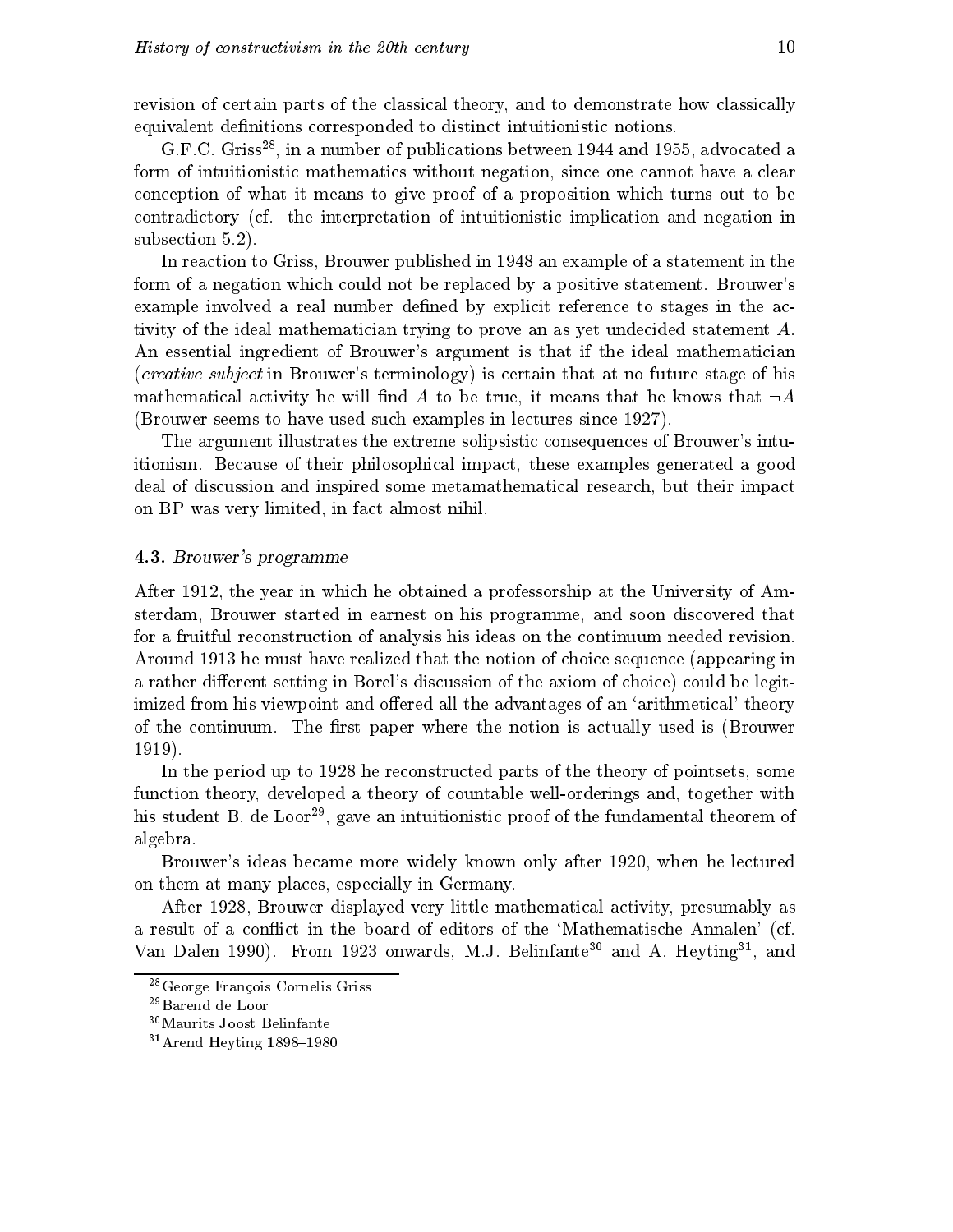later also Heyting's students continued BP. Belinfante investigated intuitionistic complex function theory in the thirties. Heyting dealt with intuitionistic projective geometry and algebra (in particular linear algebra and elimination theory). In the period - six of Heytings PhD students wrote the substitution in substitution as a substitution of the substitu intuitionistic topology measure theory theory of Hilbert spaces the Radon integral intuitionistic ane geometry After - interesting contributions have been made by W. Veldman<sup>--</sup>, he studied a.o. the intuitionistic analytic hierarchy.

The discovery of a precise notion of algorithm in the thirties (the notion of a (general) recursive function) as a result of the work of A.Church-F, K. Godel-F, J.Herbrand-b, A.M. Turing-t and S.C.Kleene-b, did not affect intuitionism. This is not really surprising: most of these characterizations describe algorithms by specifying a narrow language in which they can be expressed, which is utterly alien to Brouwer's view of mathematics as the languageless activity of the ideal mathematician. Turing's analysis is not tied to a specific formalism. Nevertheless he bases his informal arguments for the generality of his notion of algorithm on the manipulation of symbols and appeals to physical limitations on computing
 and such ideas do not

Without Heyting's sustained efforts to explain Brouwer's ideas and to make them more widely known, interest in intuitionism might well have died out in the thirties. However, most of the interest in intuitionism concerned its metamathematics, not BP contrary to Heytings intentions Heytings monograph Heyting - was instrumental in generating a wider interest in intuitionism

The next two sections will be devoted to the codification of intuitionistic logic and the gradual emergence of the metamathematics of constructive theories

# 5 Intuitionistic Logic and Arithmetic

# - LEJ Brouwer and intuitionistic logic

The fact that Brouwer's approach to mathematics also required a revision of the principles of classical logic was not yet clearly realized by him while writing his thesis but in - Brouwer explicitly noted that intuitionism required a dierent logic. In particular, he noted that the principle of the excluded middle  $A \vee \neg A$  is not intuitionistically valid. Implicitly, of course, the meaning of the logical operators had been adapted to the intuitionistic context, that is the intuitionistic meaning of a statement  $A \vee \neg A$  is different from the classical one. With a quote from (Brouwer ------

<sup>-</sup>Willem Henri Maria Veldman

<sup>-</sup>-Alonzo Church

 $\sim$  while  $\sim$  000  $\sim$  1910  $\sim$  1910  $\sim$ 

<sup>--</sup> Jacques Herbrand 1900–1991

<sup>.</sup> Alan Mathison Turing 1912–1954

 $\sim$  Stephen Cole Kleene, born 1909.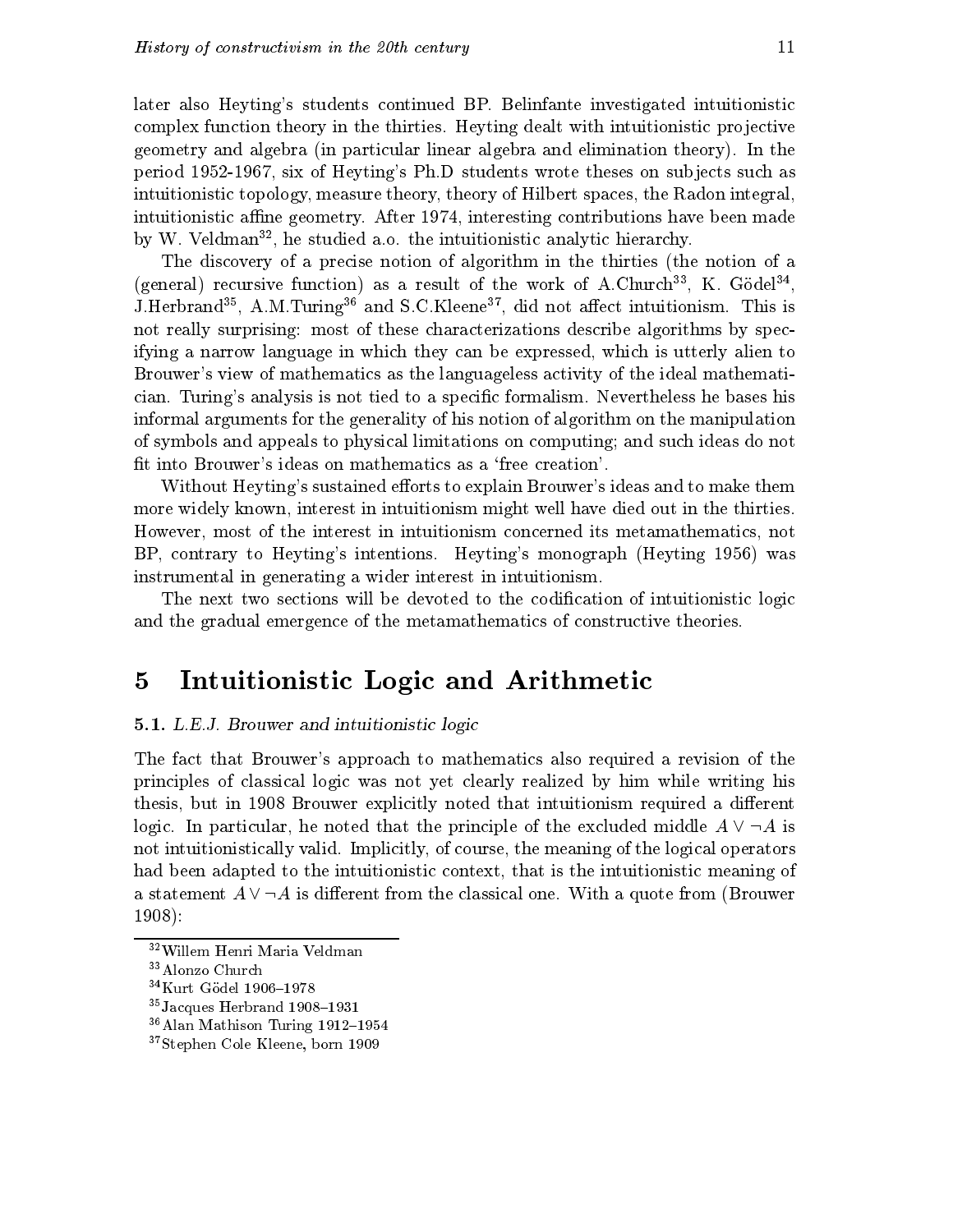is it allowed in purely mathematical constructions and transformations to neglect for some time the idea of the mathematical system under con struction and to operate in the corresponding linguistic structure, following the principles of  $\lceil \ldots \rceil$  and can we have confidence that each part of the argument can be justied by recalling to the mind the corresponding mathematical construction?

A first important technical contribution to intuitionistic logic is made in (Brouwer  $\mathcal{L} = \mathcal{L} = \mathcal{L} = \mathcal{L} = \mathcal{L} = \mathcal{L} = \mathcal{L} = \mathcal{L} = \mathcal{L} = \mathcal{L} = \mathcal{L} = \mathcal{L} = \mathcal{L} = \mathcal{L} = \mathcal{L} = \mathcal{L} = \mathcal{L} = \mathcal{L} = \mathcal{L} = \mathcal{L} = \mathcal{L} = \mathcal{L} = \mathcal{L} = \mathcal{L} = \mathcal{L} = \mathcal{L} = \mathcal{L} = \mathcal{L} = \mathcal{L} = \mathcal{L} = \mathcal{L} = \mathcal$ ical law

# **5.2.** The Brouwer-Heyting-Kolmogorov interpretation

The standard informal interpretation of logical operators in intuitionistic logic is the so-called proof-interpretation or Brouwer-Heyting-Kolmogorov interpretation (BHKinterpretation for short The formalization of intuitionistic logic started before this interpretation was actually formulated, but it is preferable to discuss the BHKinterpretation first since it facilitates the understanding of the more technical results. On the BHK-interpretation, the meaning of a statement A is given by explaining what constitutes a proof of A, and *proof of A* for logically compound A is explained in terms of what it means to give a proof of its constituents Thus for propositional logic

- A proof of A B is given by presenting a proof of A and a proof of B
- 2. A proof of  $A \vee B$  is given by presenting either a proof of A or a proof of B.
- a is a proof of A B is a construction which transforms any proof of A into any proof of  $\mathcal{A}$ proof of B
- Absurdity the contradiction has no proof
 a proof of A is a construction which transforms any supposed proof of A into a proof of  $\perp$ .

such an interpretation is implicited in Brouwers writings equations with  $\mathcal{L} = \mathcal{L} = \mathcal{L} = \mathcal{L}$ Zerlegung and has been made explicit by Heyting for predicate logic Heyting and by A.N.Kolmogorov<sup>--</sup> (Kolmogorov 1932) for propositional logic.

Kolmogorov formulated what is essentially the same interpretation in different terms: he regarded propositions as problems, and logically compound assertions as problems explained in terms of simpler problems eg A - B represents the problem of reducing the solution of  $B$  to the solution of  $A$ . Initially Heyting and Kolmogorov regarded their respective interpretations as distinct; Kolmogorov stressed that his interpretation also makes sense in a classical setting. Later Heyting realized that, at least in an intuitionistic setting, both interpretations are practically the same.

<sup>-</sup> Andrei Nikolaevich Kolmogorov 1903–1987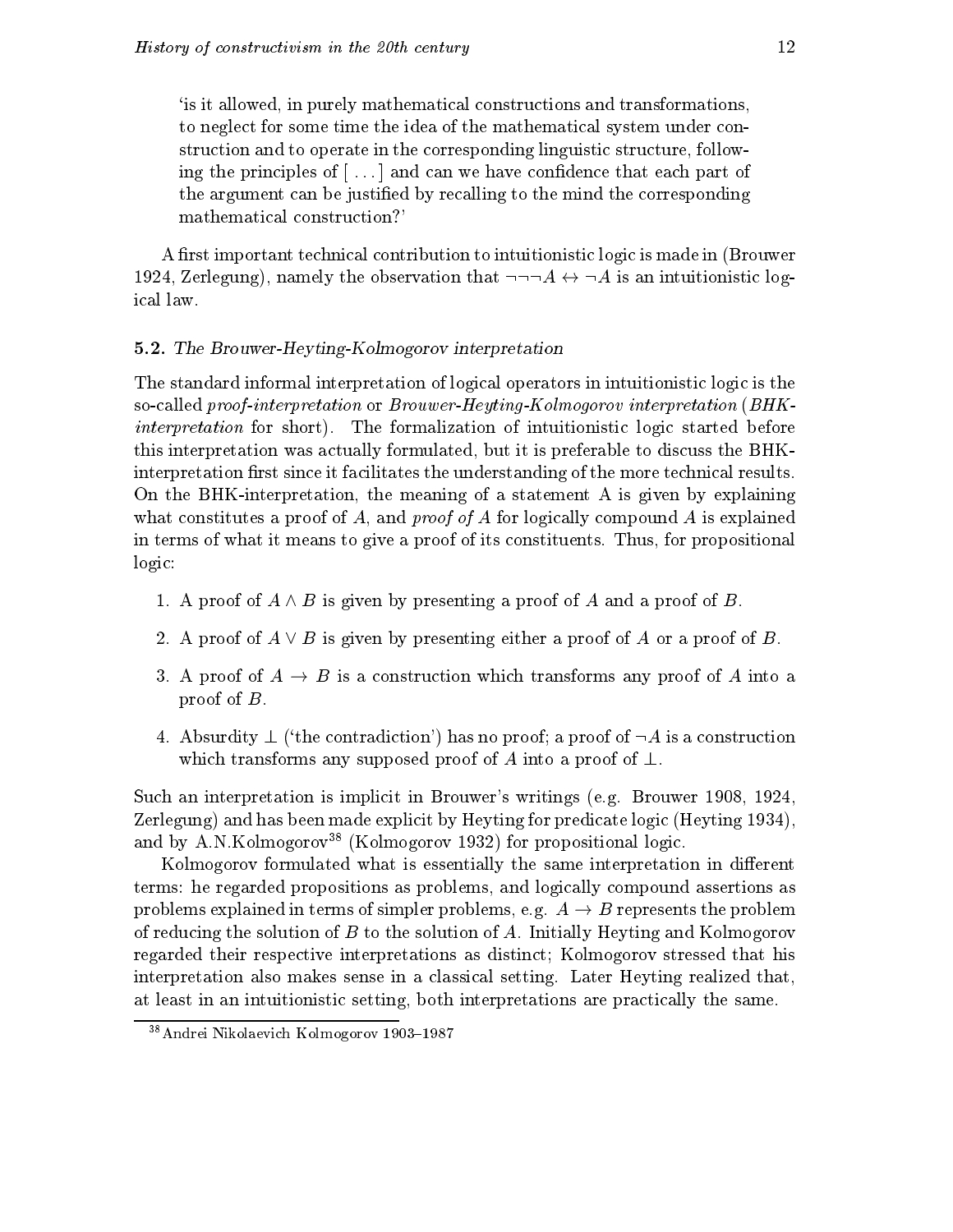# **5.3.** Formal intuitionistic logic and arithmetic till 1940

Kolmogorovs paper from - written in Russian is the earliest published formal ization of a fragment of intuitionistic logic, and represents a remarkable achievement but had very little eers in a still unknown to but had very little eers in - still unknown to but had very a care, code does not see hy Herythan Heyting in - assume the second contract the second contract the contract sequethe quotherness and a proportional position in the basis of the BHK is defined as  $\sim$ interpretation The system of interpretation  $\mathbf{r}$ known as minimal logic and is of some interest in connection with completeness problems

villenko- presented in 1928 a (not complete) formalization of intuitionistic proposition is a contract derive from this informally proposition  $\mathbf{P} = \{ \mathbf{P} \mid \mathbf{P} \mathbf{P} \}$  $P$  -  $P$  -  $Q$  -  $Q$  -  $Q$  and uses the interpretation to show the interpretation. of Barzin and Errera - of Brouwers logic according to which a proposition intuitionistically is either true or false or false or false or false or false or false or false or false or f the use of formalization to settle a philosophical debate

Heyting wrote a prize essay on the formalization of intuitionistic mathematics which was crowned by the Dutch Mathematical Association in - Dutch Mathematical Association in - Dutch Mathematical Association in - Dutch Mathematical Association in - Dutch Mathematical Association in - Dutch Mathematica peared in revised for the three papers Heyting -  $\mathbf{r}$  and  $\mathbf{r}$  -  $\mathbf{r}$  -  $\mathbf{r}$  -  $\mathbf{r}$  -  $\mathbf{r}$  -  $\mathbf{r}$  -  $\mathbf{r}$  -  $\mathbf{r}$  -  $\mathbf{r}$  -  $\mathbf{r}$  -  $\mathbf{r}$  -  $\mathbf{r}$  -  $\mathbf{r}$  -  $\mathbf{r}$  -  $\mathbf{$ a formalization of intuitionistic propositional logic in its present extent. The second paper deals with predicate logic and arithmetic Predicate logic does not yet appear in its final form, due to a defective treatment of substitution, and the (not quite consistent) germs of a theory permitting non-denoting terms. Arithmetic as presented in the second paper is a fragment of Heyting arithmetic as it is understood today, since there are axioms for addition (in the guise of a definition) but not for multiplication The third paper deals with analysis The system is very weak due to a lack of existence axioms for sets and functions

In - Glivenko formulated and proved as a result of his correspondence with Heyting the Glivenko theorem in propositional logic A is intuitionistically prov able if and only if A is classically provable

Kolmogorov in his paper from - describes an embedding of classical proposi tional logic into (his fragment of) intuitionistic propositional logic, thereby anticipating the work of Godel (1955) and G.Gentzen - (also dating from 1955, but published only in - and argues that this embedding is capable of generalization to stronger systems. Gödel's embedding is formulated for arithmetic, but can be adapted in an obvious way to predicate logic. In Gentzen's version prime formulas  $P$  are first replaced by  $\neg\neg P$ , and the operators  $\dots \vee \dots$ ,  $\exists x \dots$  by  $\neg(\neg \dots \wedge \neg \dots)$ ,  $\neg \forall x \neg \dots$ respectively. In Kolmogorov's version  $\neg\neg$  is inserted simultaneously in front of every subformula. The various embeddings are logically equivalent. If - is one of these embeddings, then  $A\ \leftrightarrow\ A$  classically, and  $A$  is provable intuitionistically if and only if  $A$  is provable classically.

 $\sim$  valerii Tvanovich Glivenko T897–1940  $-$ 

 $40$ Gerhard Gentzen 1909-1945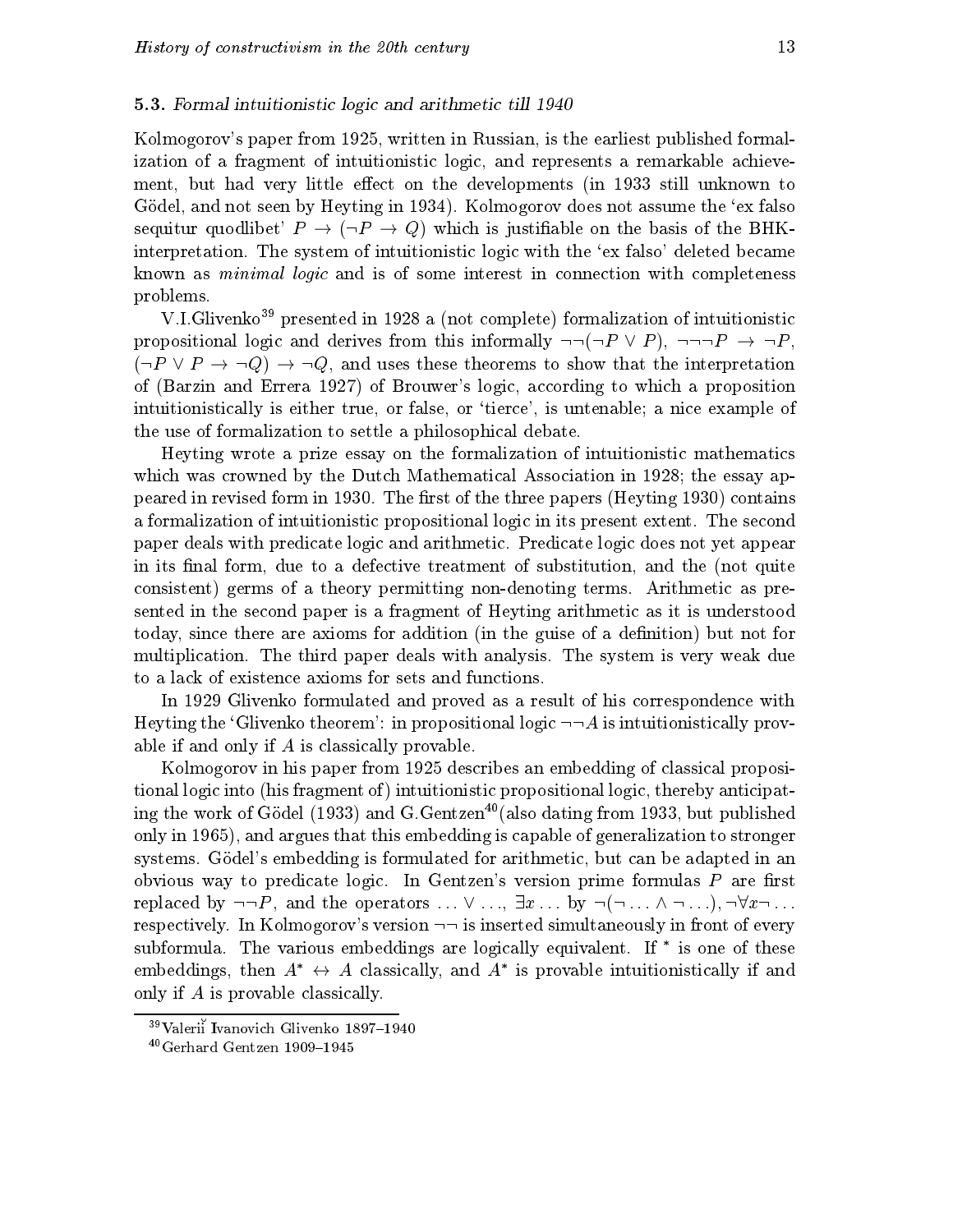$G$ ödel's embedding made it clear that intuitionistic methods went beyond finitism, precisely because abstract notions were allowed. This is clear e.g. from the clause explaining intuitionistic implication in the BHK-interpretation, since there the abstract notion of constructive proof and construction are used as primitives. This fact had not been realized by the Hilbert school until then; Bernays was the first one to grasp the implications of Godel's result.

Quite important for the proof theory of intuitionistic logic was the formulation in , calculate the sequent calculi Library calculi Library and Library theorem theorem theorem is constanting the Gentzen showed that for **IQC** the *disjunction property* DP holds: if  $\vdash A \lor B$ , then  $\Box$  A or  $\Box$   $D$ . Exactly the same method yields the explicit definitionity or existence  $p \mapsto p \mapsto q$  is a some term that  $p \mapsto q$  is some vector  $q$ . These properties presents a striking contrast with classical logic and have been extensively investigated and established for all the usual intuitionistic formal systems

The earliest semantics for IPC, due to the work of S.Jaskowski<sup>41</sup>, M.H. Stone<sup>42</sup>, A. Larski<sup>--</sup>, G.Birkhon<sup>--</sup>, T. Ogasawara<sup>--</sup>ill the years 1930-1940 was algebraic semantics, with topological semantics as an important special case. In algebraic semantics, the truth values for propositions are elements of a  $Heyting$  algebra (also known as Brouwerian lattice, pseudo-complemented lattice, pseudo-Boolean algebra, or residuated lattice with bottom. A Heyting algebra is a lattice with top and a bottom and an extra operation - such that a bottom - such that a bottom - such that a bottom - such that elements  $a, b, c$  of the lattice. An important special case of a Heyting algebra is the collection of open sets of a topological space  $T$  ordered under inclusion, where u - V - Interiorum in U The logical operations is the logical operations of the logical operations of the logic the lattice operations is the decrease operation operations in the decrease of the decrease of the state of th bottom of the lattice.  $(A \text{ boolean algebra is a special cases of a Heyting algebra})$ 

# **5.4.** Metamathematics of intuitionistic logic and arithmetic after 1940

In the early forties Kleene devised an interpretation which established a connection between the notion of computable  $($  = recursive) function and intuitionistic logic, the realizability interpretations (interesting its  $\mathcal{L}$ 

The essence of the interpretation is that it so to speak *hereditarily* codes information on the explicit realization of disjunctions and existential quantifiers, recursively in numerical parameters. The definition is by induction on the number of logical symbols of sentences  $($  = formulas without free variables $)$ : with every formula A one associates a predicate x realizes A where x is a natural number Typical clauses are

<sup>&</sup>lt;sup>41</sup>Stanislaw Jáskowski

 $42$  M.H.Stone?

<sup>-</sup>Alfred Tarski

<sup>&</sup>lt;sup>44</sup>Garrett Birkhoff

 $45$ Tôzirô Ogasawara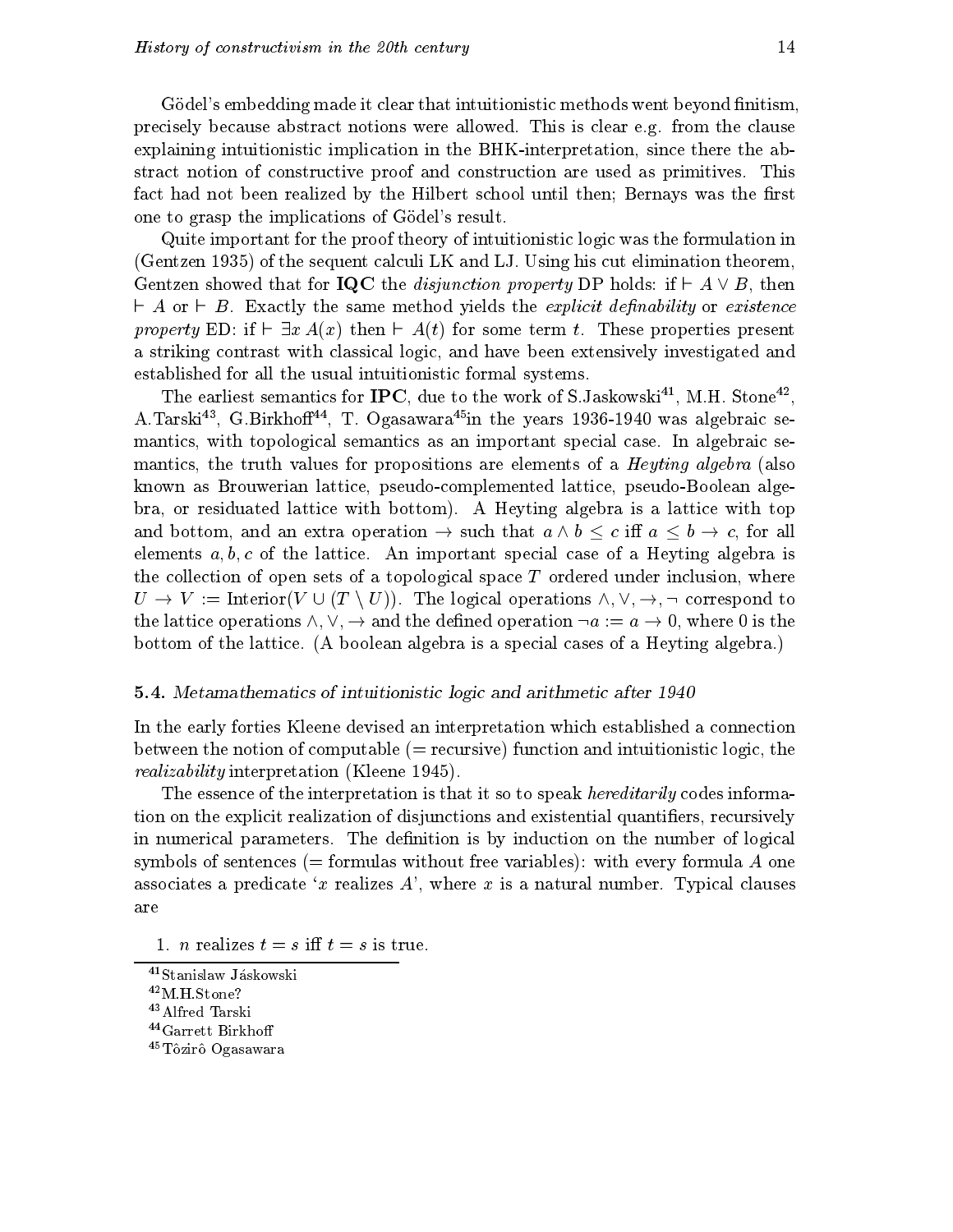- n realizes a B For all m realizing A n realizes a n realize B
- 3. *n* realizes  $\exists m B(m)$  iff *n* is a pair  $(m, k)$ , and k realizes  $B(m)$ .

Here  $\bullet$  is the operation of application between a number and the code of a partial recursive function. Kleene established the correctness of this interpretation: if  $HA \vdash$ A, then for some number  $n, n$  realizes  $A$ .

The interest of the interpretation is that it makes more true than just what is coded in the formalism  $HA$ . In particular, the following version of *Church's thesis* may be shown to be realizable

$$
CT_0 \qquad \forall n \exists m A(n,m) \rightarrow \exists k \forall n A(n,k\bullet m)
$$

a principle which is easily seen to be incompatible with classical logic. Realizability and its many variants have become a powerful tool in the study of metamathematics of constructive systems

We now turn to the further development of truth-value semantics. Algebraic se $m$ antics was extended to predicate logic, and  $A. M$ ostowski $^{-1}$ in 1949 was the first one m to apply topological models to obtain underivability results for  $IQC$ . This development culminated in the monograph Rasion and Sikorski - Constant in the monograph  $\alpha$ semantics has proved to be technically useful in metamathematical research it is so to speak only the algebraic version of the syntax as witnessed by the fact that IPC itself can be made into a Heyting algebra (the Lindenbaum algebra of  $IPC$ ). More important from a conceptual point of view are two other semantics, Beth models, due to E.W. Deth  $\Box$  (Deth 1900, 1909), and  $\Lambda$ *ripke models*, due to S.M. Three  $\Box$  (M. Three -

Both these semantics are based on partially ordered sets We call the elements  $\kappa, \kappa$  ,  $\kappa$  ... of a partially ordered set  $(\mathbf{\Lambda}, \leq)$  nodes. In Kripke models the partial order is arbitrary, in Beth models as defined by Beth it is a finitely branching tree. The interest of these models resides in the intuitive interpretation of the partial order: for Beth models, each node represents a state of information in time, and a higher node represents a possible state of information at a later point in time. The branching of the tree reflects the fact that there are different possibilities for the extension of our knowledge in the future. In the Kripke models, it is more natural to think of the nodes as representing possible stages of knowledge; a higher node in the ordering corresponds to an extension of our knowledge. (That is to say, passing to a later period in time does not force us to move upwards in a Kripke model, only extension of the extension of our theory and these models ones a notion of the set of the set  $\mathbb{R}^n$ k or k forces A Falsehood is nowhere forced It is possible to interpret Beth and Kripke models as topological models for special spaces

An important aspect of Beth models is the connection with intuitive intuitionis tic validity; a formula  $A(R_1, \ldots, R_n)$  of **IQC**, containing predicate letters  $R_1, \ldots, R_n$ 

<sup>-</sup> Andrzej Mostowski 1919–1979

 $\sim$  D  $\mu$ git - M illem Detii - 1900–1904

<sup>&</sup>lt;sup>48</sup>Saul Kripke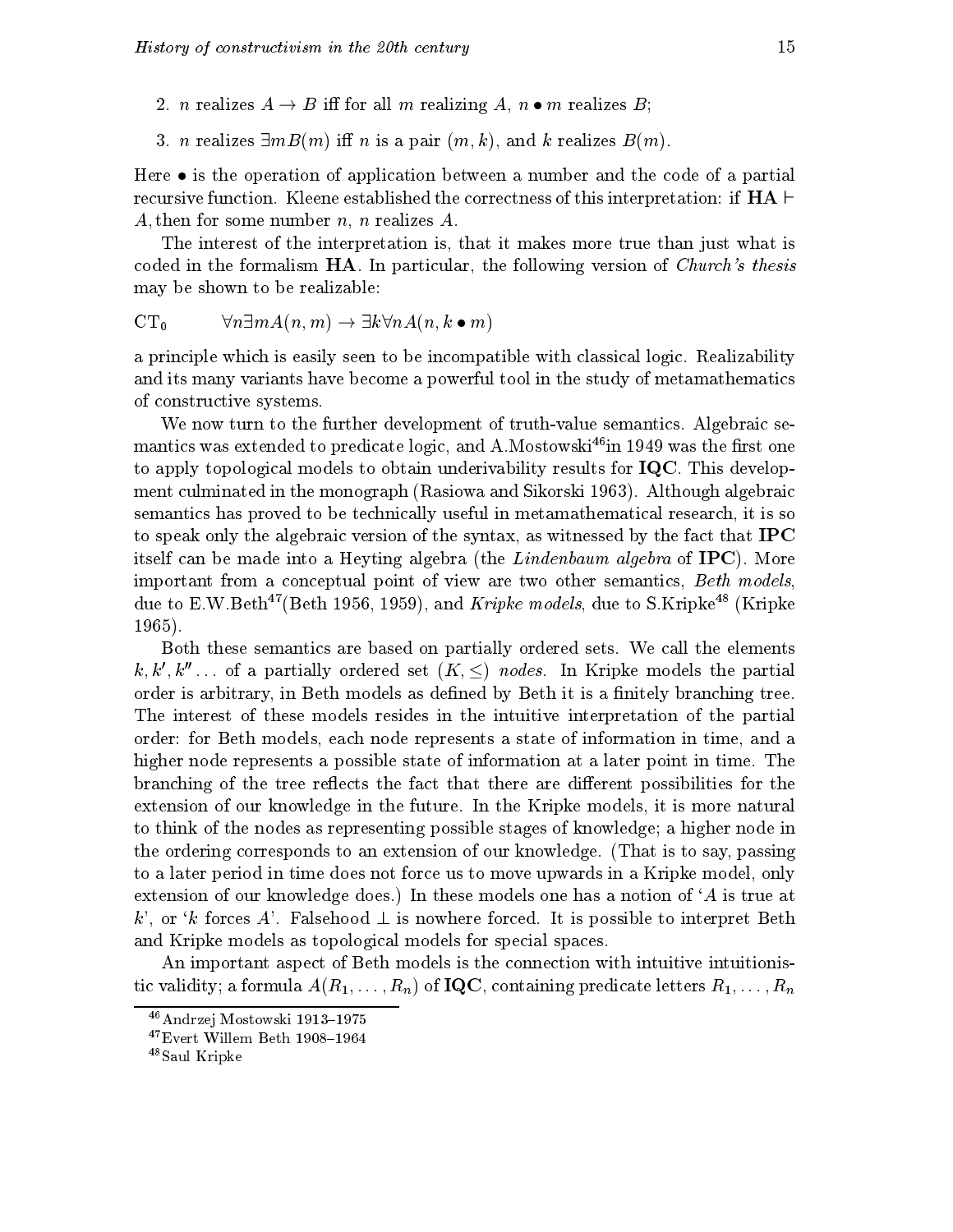is *intuitionistically valid* if for all domains  $D$  and all relations  $n_i$  of the appropriate arity (i.e. the appropriate number of argument places),  $A^-(R_1,\ldots,R_n)$  holds intuitionistically; here  $A^-(R_1,\ldots R_n)$  is obtained from A by restricting quantifiers to  $D$ , and replacing  $R_i$  by  $R_i$ .

From observations by GKreisel in - it follows that for propositional logic validity in a Beth model is equivalent to intuitive validity for a collection of propo sitions  $P_1^*, P_2^*, \ldots, P_n^*$  depending on a lawless parameter  $\alpha$  (for the explanation of lawless see the next section section and  $\mathcal{C}$ 

Beth and Kripke proved completeness for their respective kinds of semantics by classical methods. (Beth originally believed to have also an intuitionistic completeness proof for his semantics.) Veldman was able to show that if one extends the notion of Beth model to *fallible* Beth models, where it is permitted that in certain nodes falsehood is forced, it is possible to obtain an intuitionistic completeness proof for Kripke semantics. The idea was transferred to Kripke semantics by H. de Swart<sup>49</sup>. For the fragment of intuitionistic logic without falsehood and negation, fallible models are just ordinary models. For minimal logic, where  $\perp$  is regarded as an arbitrary unprovable proposition letter, one has intuitionistic completeness relative to ordinary Beth models. The best results in this direction can be obtained from work by H.Friedman<sup>.</sup> Trom ca. 1970 (cf. Troelstra & van Dalen 1988, 2, chapter -

 $C.A.$ Smoryński<sup>51</sup> used Kripke models with great virtuosity in the study of the metamathematics of intuitionistic arithmetic see Smorynski -

# 5.5. Formulas-as-types

In essence the formulas as types idea may be propositions as types would have been better) consists in the identification of a proposition with the set of its (intuitionistic) proofs. Or stated in another form: in a calculus of typed objects, the types play the role of propositions, and the objects of a type  $A$  correspond to the proofs of the proposition A

Thus since on the BHK interpretation a proof of an implication A - Bis an operation transforming proofs of A into proofs of B the proofs of A - B are a set of functions from (the proofs of) A to (the proofs of) B. Similarly, (the set of proofs of)  $A \wedge B$  is the set of pairs of proofs, with first component a proof of A, and second component a proof of B. So  $A \wedge B$  corresponds to a cartesian product.

A clear expression to this idea was given in the late sixties circa  $\mathbf{A}$  clear expression in the late sixties circa  $\mathbf{A}$ by W.A.Howard<sup>--</sup>, and by N.G.de Bruijn-1; H. Lauchli-faround the same time used the idea for a completeness proof for IQC for a kind of realizability semantics.

<sup>-</sup> Henricus Cornelis Maria de Swart, born 1944

<sup>&</sup>lt;sup>50</sup>Harvey Friedman

<sup>&</sup>lt;sup>51</sup>Craig A. Smoryński

William A Howard

<sup>-</sup>Nicolaas Govert de Bruijn

 $54$ H. Läuchli?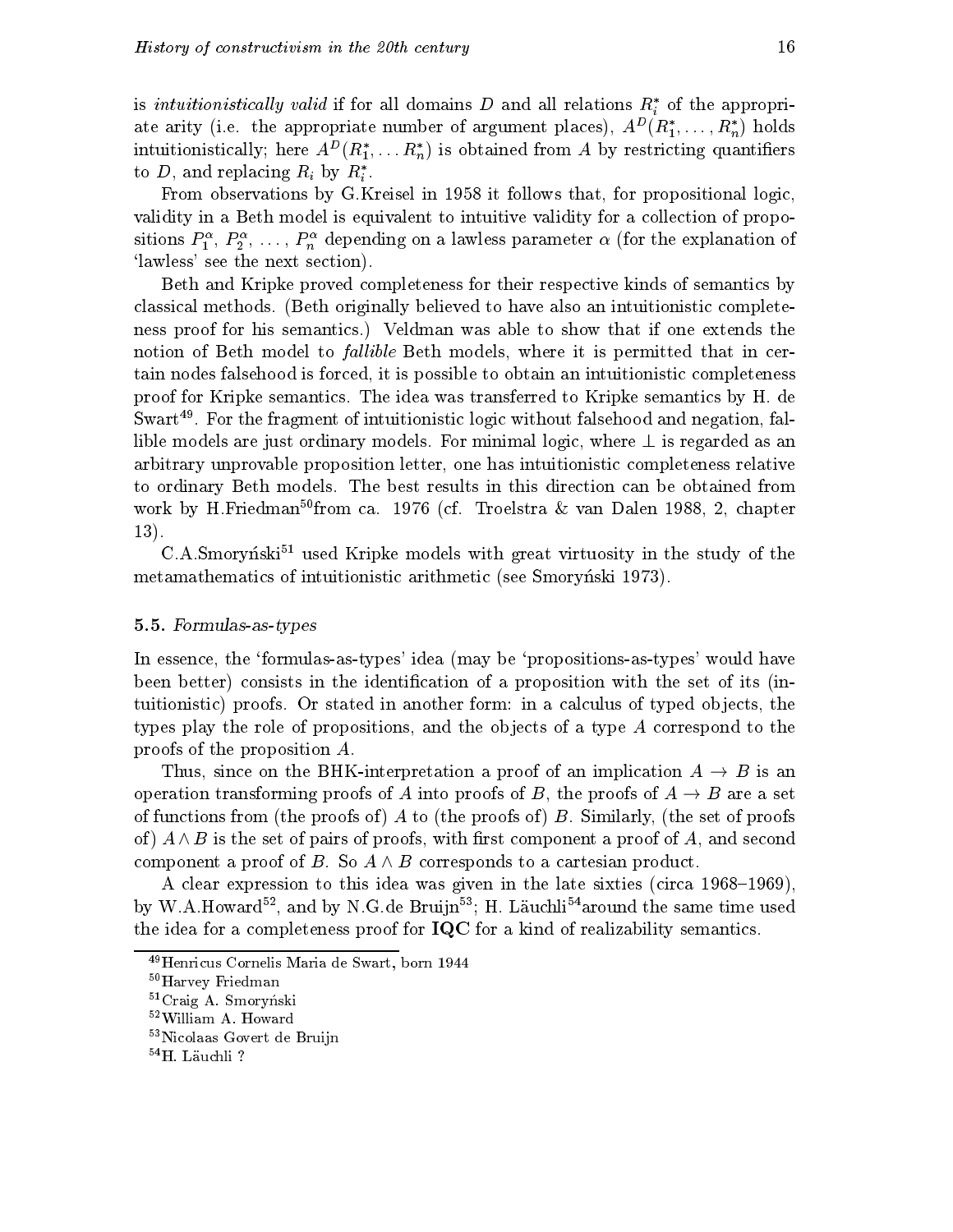The analogy goes deeper: one can use terms of a typed lambda calculus to denote natural deduction proofs and then normalization of proofs corresponds to normal ization in the lambda calculus. So pure typed lambda calculus is in a sense the same as IPC in natural deduction formulation; similarly, second-order lambda calculus (polymorphic lambda calculus) is intuitionistic logic with propositional quantifiers.

The formulas-as-types idea is a guiding principle in much recent research in type theory on the borderline of logic and theoretical computer science It is used in the type theories developed by P.Martin-Loff (Martin-Lof 1975, 1984) to reduce logic  $\blacksquare$ to type theory; thus proof by induction and definition by recursion are subsumed under a single rule in these theories. Formulas-as-types plays a key role in the proofchecking language AUTOMATH devised by de Bruijn and collaborators since the late sixties

The formulas-as-types idea has a parallel in category theory, where propositions correspond to objects, and arrows to (equivalence classes of) proofs. J. Lambek<sup>56</sup> investigated this parallel for IPC in Lamber in Later work and later work culminating in Later work in La the monograph Lambek is considered by  $\mathbf{N}$ 

# Intuitionistic analysis and stronger theories

## - Choice sequences in Brouwers writings

As already remarked, the continuum presented a problem to the semi-intuitionists; they were forced to introduce it as a primitive notion, while Brouwer in his thesis tried to explain the continuum and the natural numbers as emanating both from a single primeval intuition

However when Brouwer started circa -- with his intuitionistic reconstruction of the theory of the continuum and the theory of pointsets he found that the notion of choice sequence, appearing in Borel's discussion of the axiom of choice (as the opposite, so to speak, of a sequence defined in finitely many words, and therefore in Borel's view of a dubious character) could be regarded as a legitimate intuitionistic notion and as a means of retaining the advantages of an arithmetic theory of the continuum

In Brouwer's intuitionistic set theory the dominating concept is that of a spread German Menge Slightly simplifying Brouwers original denition we say that a spread consists essentially of a tree of finite sequences of natural numbers, such that every sequence has at least one successor, plus a law L assigning objects of a previously constructed domain to the nodes of the tree Choice sequences within a given spread correspond to the infinite branches of the tree. Brouwer calls a sequence  $\mathcal{L} = \mathcal{L} = \mathcal{L} = \mathcal{L} = \mathcal{L} = \mathcal{L} = \mathcal{L} = \mathcal{L} = \mathcal{L} = \mathcal{L} = \mathcal{L} = \mathcal{L} = \mathcal{L} = \mathcal{L} = \mathcal{L} = \mathcal{L} = \mathcal{L} = \mathcal{L} = \mathcal{L} = \mathcal{L} = \mathcal{L} = \mathcal{L} = \mathcal{L} = \mathcal{L} = \mathcal{L} = \mathcal{L} = \mathcal{L} = \mathcal{L} = \mathcal{L} = \mathcal{L} = \mathcal{L} = \mathcal$ we shall use the shall use  $\mathbb{R}^n$  . The spread only for trees of natural numbers with  $\mathbb{R}^n$ 

 $^{55}\mathrm{Per}$ Martin-Löf

Joachim Lambek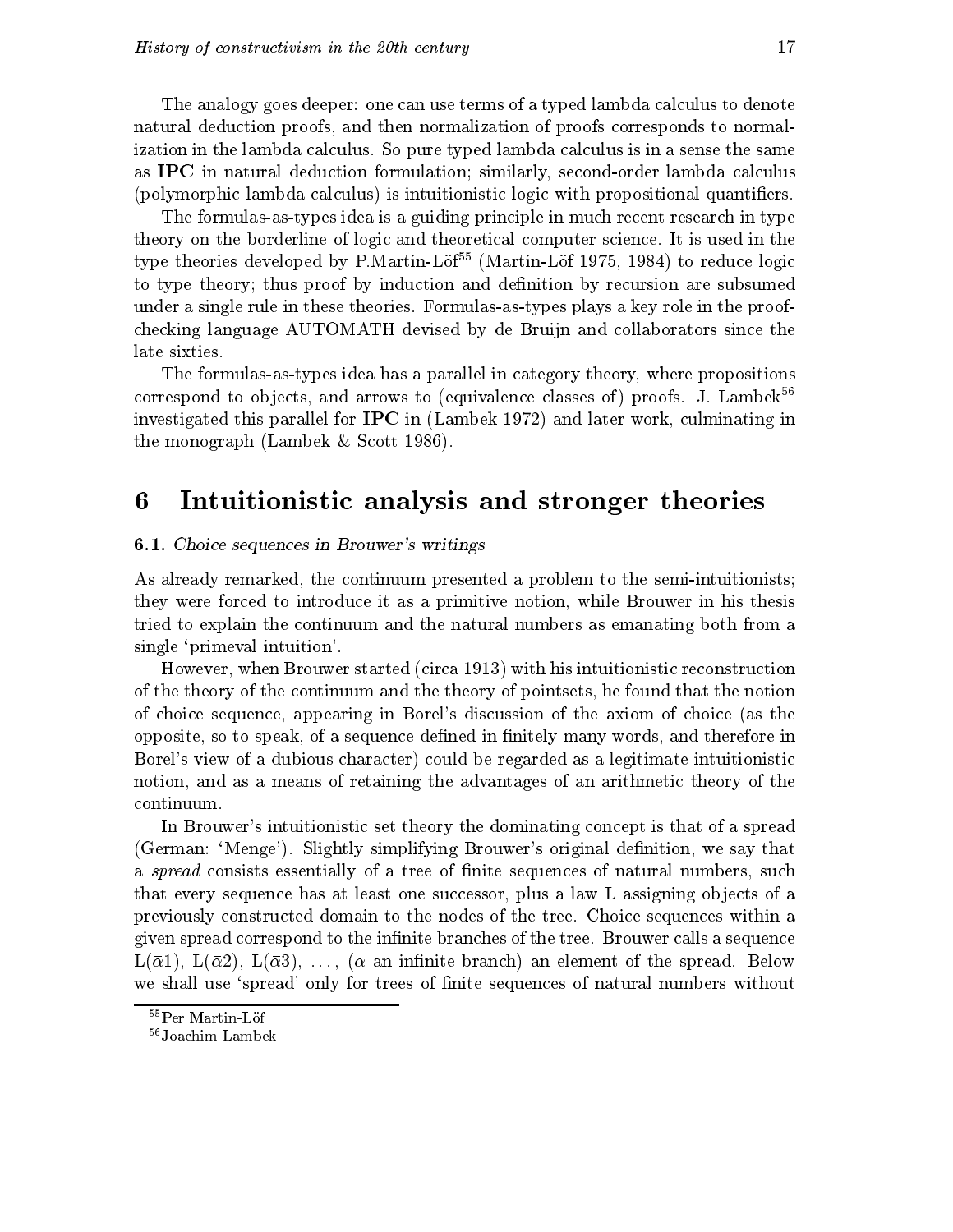nite branches corresponding to the trivial L satisfying L satisfying L n  $\mathbf{N}$  and  $\mathbf{N}$  and  $\mathbf{N}$  and  $\mathbf{N}$  and  $\mathbf{N}$  and  $\mathbf{N}$  and  $\mathbf{N}$  and  $\mathbf{N}$  and  $\mathbf{N}$  and  $\mathbf{N}$  and  $\mathbf{N}$  and  $\mathbf{N$ is not the definition of a spread, but the way the choice sequences are given to us, which determines the properties of the continuum, we shall henceforth concentrate on the choice sequences

The notion of spread is supplemented by the notion of species much closer to the classical concept of set; one may think of a species as a set of elements singled out from a previously constructed totality by a property (as in the separation axiom of classical set theory

The admissibility of impredicative definitions is not explicitly discussed in Brouwer's writings, though it is unlikely that he would have accepted impredicative definitions without restrictions. On the other hand, his methods allow more than just predicative sets over  $N$ : Brouwer's introduction of ordinals in intuitionistic mathematics is an example of a set introduced by a so-called generalized inductive definition, which cannot be obtained as a set defined predicatively relative to  $N$ .

A *choice sequence*  $\alpha$  of natural numbers may be viewed as an unfinished, ongoing process of choosing values - by the ideal mathematician IM
 at any stage of his activity the IM has determined only finitely many values plus, possibly, some restrictions on future choices the restrictions may vary from no restrictions to choices henceforth completely determined by a law For sequences completely determined by a law or recipe we shall use *lawlike*; other mathematical objects not depending on choice parameters are also called lawlike. An important principle concerning choice sequences is the

Community principle of continuity axiom. If to every choice sequence  $\alpha$  of a spread a number  $n(\alpha)$  is assigned,  $n(\alpha)$  depends on an initial segment m -m - only that is to say for all choice sequences  $\mathbf s$  -starting with the same initial segment m n-same in the same initial segment m n-same in the same in the same in the same in the same in the same in the same in the same in the same in the same in the same in the s

This principle is not specially singled out by Brouwer, but used in proofs (for ... more course the course from and an action in provided the proofs of whatever  $\alpha$ later became known as the bar theorem. From the bar theorem (explained below) Brouwer obtained an important corollary for the finitary spreads, the

Fan theorem. If to every choice sequence  $\alpha$  of a finitely branching spread (fan) a number  $n(\alpha)$  is assigned, there is a number m, such that for all  $\alpha$ ,  $n(\alpha)$  may be determined from the first m values of  $\alpha$  (i.e. an initial segment of length  $m$ ).

The fan theorem may be seen as a combination of the compactness of finite trees with the continuity axiom; Brouwer uses the fan theorem in particular to derive

The uniform continuity theorem. Every function from a bounded closed interval into  $\bf R$  is uniformly continuous.

The essence of the bar theorem is best expressed in a formulation which appears in a footnote in Brouwer - and was after was afterwards used by Francesco as an axiom in a his formalization of intuitionistic analysis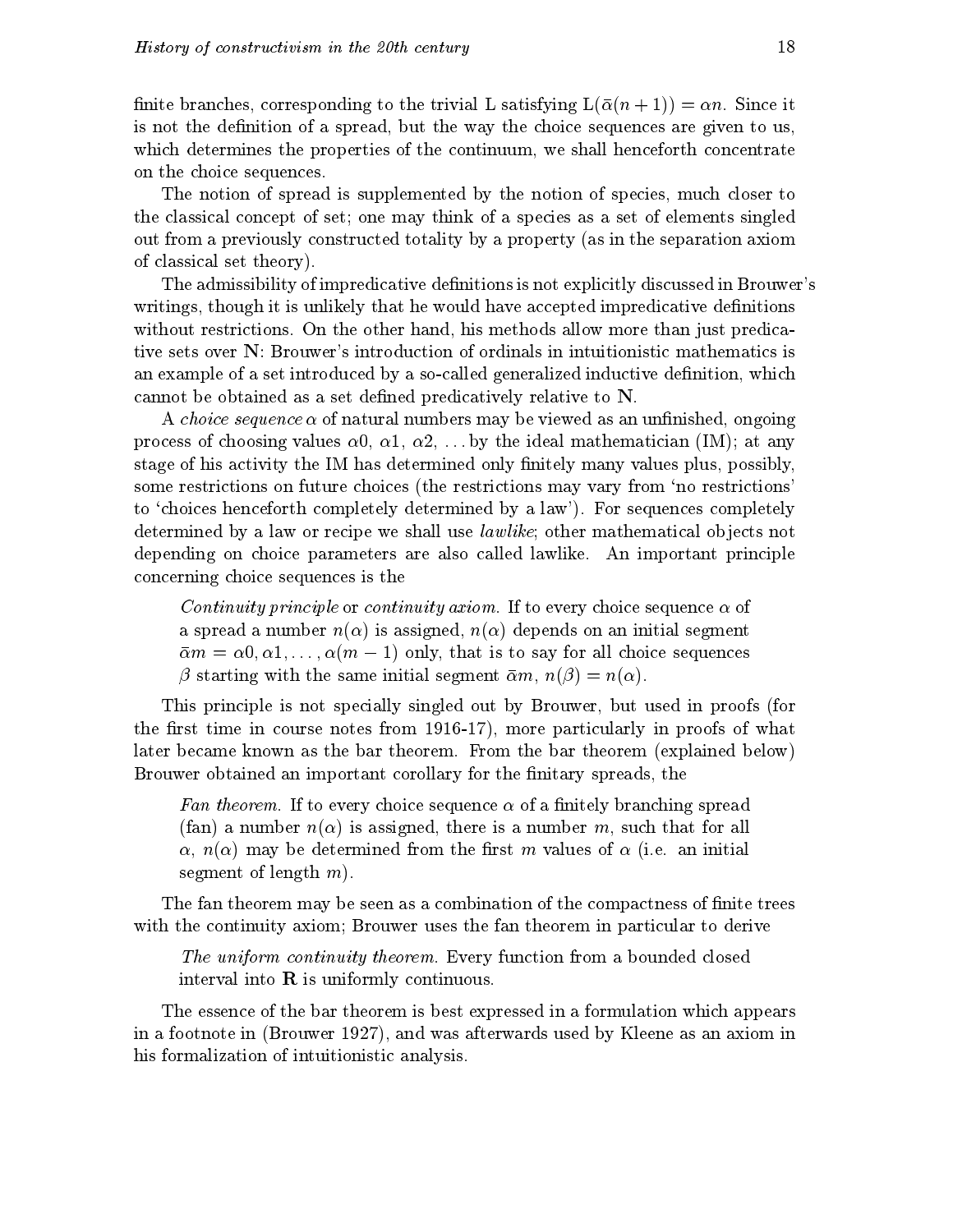$\mu$ ar meorem. It the universal spread (i.e. the tree of all sequences of natural numbers) contains a decidable set  $A$  of nodes such that each choice sequence  $\alpha$  has an initial segment in A, then for the set of nodes generated by (i)  $X \subset A$ , (ii) if all successors of a node n are in X, then  $n \in X$ , it follows that the empty sequence is in X.

originally in Brouwer - and is also in the factor in an indicate with  $\mu$  as the contract of  $\mu$ Brouwer presents an unsatisfactory proof of the uniform continuity theorem in he proves this theorem via the fan theorem which in its turn is obtained from the bar theorem is - proof of the bar theorem is repeated in many later publications in many later publications in many with slight variations.

Brouwer's proof of the bar theorem has often been regarded as obscure, but has also been acclaimed as containing an idea of considerable interest. For in this proof Brouwer analyzes the possible forms of a constructive proof of a statement of the form  $\forall \alpha \exists n A(\bar{\alpha} n)$  for decidable A.

More precisely, the claim made by Brouwer, in his proof of the bar theorem, amounts to the following. Let  $\text{Sec}(n)$  ('n is secured') mean 'All  $\alpha$  through the node n pass through A', Now Brouwer assumes that a 'fully analyzed proof' of the statement  $\langle \ \rangle \in \text{Sec}$  or  $\text{Sec}(\langle \ \rangle)$  (i.e. all  $\alpha$  pass through  $A$ ), can consist of three kinds of steps only:

(i)  $n \in A$ , hence  $\operatorname{Sec}(n)$ ;

```
(ii) if for all i \text{Sec}(n * \langle i \rangle), then \text{Sec}(n);
```
(iii) if  $\text{Sec}(n)$ , then  $\text{Sec}(n * \langle i \rangle)$ .

Brouwer then shows that steps of the form (iii) may be eliminated, from which one readily obtains the bar theorem in the form given above

Nowadays the proof is regarded not so much obscure as well as unsatisfactory As Kleene Kleene Vesley - p- rightly observes Brouwers assumption concerning the form of fully analyzed proofs is not more evident than the bar theorem itself On the other hand the notion of fully analyzed proof or canonical proof was used fater by M.A.E.Dummett (Dummett 1977) in his attempts to give a more satisfactory version of the BHK-interpretation of intuitionistic logic.

# **6.2.** Axiomatization of intuitionistic analysis

In Heytings third formalization paper from - we nd for the rst time a formal statement of the continuity principle For a long time nothing happened till Kleene in - started working on the axiomatization of intuitionistic analysis
 his work culminated in the monograph Kleene Vesley - Kleene based his system on a language with variables for numbers and choice sequences
 to arithmetical axioms he added an axiom of countable choice, the axiom of bar induction (equivalent to the bar theorem as formulated above) and a continuity axiom, a strengthening of the continuity principle as stated above Brouwers principle for functions

The continuity axiom was the only non-classical principle, and Kleene established its consistency relative to the other axioms using a realizability interpretation

<sup>&</sup>lt;sup>57</sup>Michael A.E. Dummett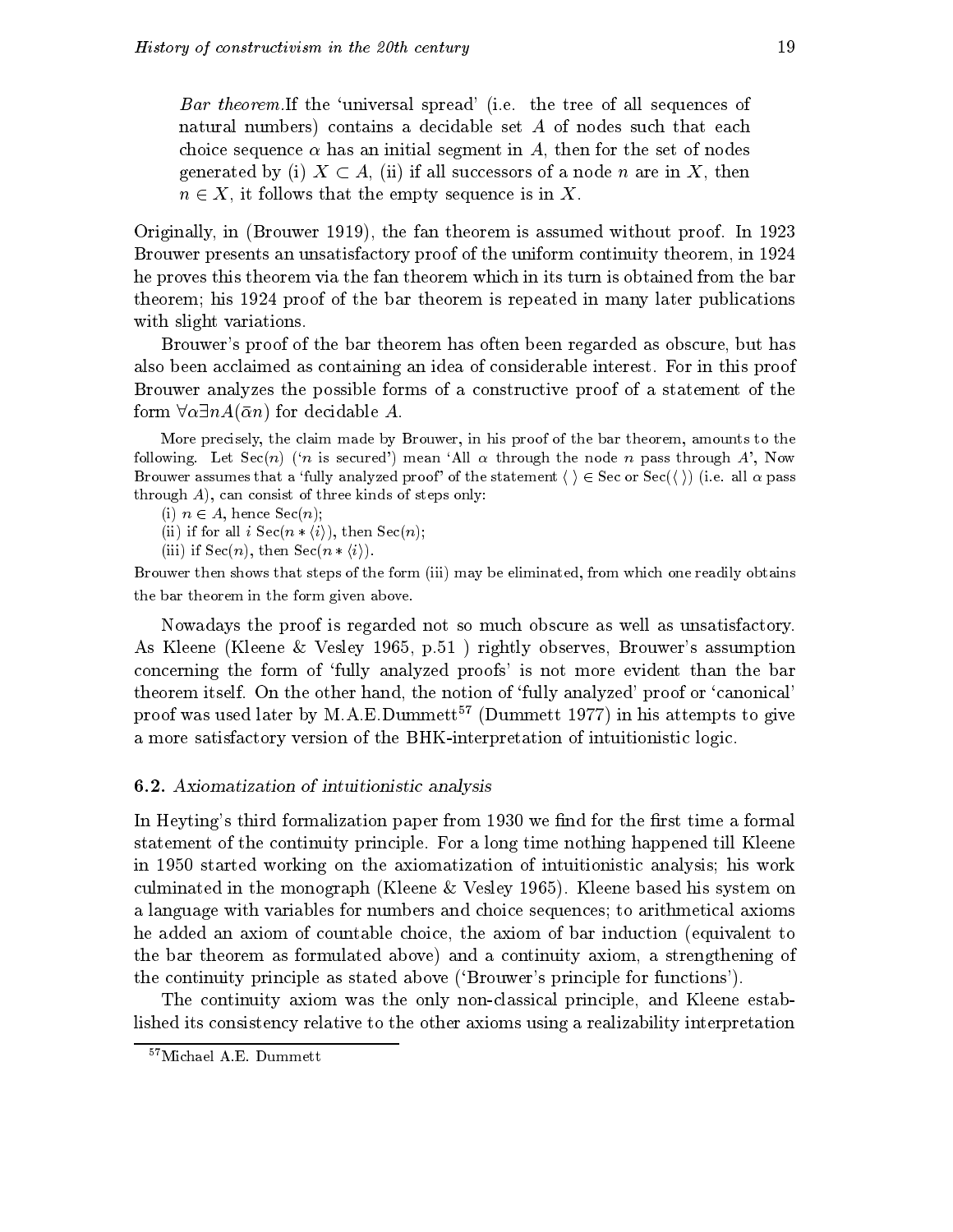(function-realizability). He also showed, by means of another realizability notion, that Markov's principle (see  $7.2$ ) was not derivable in his system.

In - Kreisel developed an axiomatization based on a language with number variables and two kinds of function variables for lawlike sequences and for choice sequences He sketched a proof of the conservativity of the axioms for choice se quences relative to the lawlike part of the system by means of a translation of an arbitrary sentence into the lawlike part of the the theory the the theory the the theory the the theory the th This work nally resulted in Kreisel Troelstra -

J. Mynin 10 In 1907 introduced an axiom intended to express the consequences in the language of analysis of Brouwer's solipsistic theory of the creative subject (as reported above in  $(4.2)$ , called by him Kripke's scheme  $(KS)$  since Kripke was the first to formulate this principle. KS is

$$
\exists \alpha ((\exists x (\alpha x \neq 0) \rightarrow A) \land (\forall x (\alpha x = 0) \rightarrow \neg A)
$$

for arbitrary  $A$ . KS conflicts with Brouwer's principle for functions. (Brouwer's reasoning seems to justify in fact the even stronger  $\exists \alpha (\exists x (\alpha x \neq 0) \leftrightarrow A))$ . Myhill's conceptual analysis of the notion of choice sequence is considerably more rened earlier attempts

There is an obvious connection between Kripke's scheme and the theory of the creative subject mentioned in subsection 4.2. For any proposition A, the  $\alpha$  in KS may be interpreted as:  $\alpha n \neq 0$ if and only if the creative subject has found evidence for the truth of  $A$  at stage  $n$  of his activity.

Brouwer appears to have vacillated w.r.t. the precise form which restrictions on choice sequences could take, but in his published writings he does not explicitly consider subdomains of the universe of choice sequences which are characterized by the class of restrictions allowed, except for the trivial example of the lawlike sequences

In 1990 INTERET CONSIDERTY ADSOLUTELY HERE (HOWAGAYS *tawiess)* sequences ranging over a finitely branching tree, where at any stage in the construction of the sequence no restriction on future choices is allowed; later this was extended to an axiomatization LS of the theory of lawless sequences ranging over the universal tree Kreisel - Lawless sequences are of interest because of their conceptual simplicity (when compared to other concepts of choice sequence), as a tool for studying comes measure as and because sequence see egg Troelstra - and because they are the second provide a link between Beth-validity and intuitive intuitionistic validity (cf. 5.4).

As a result of work of Kreisel, Myhill and A.S. Troelstra<sup>59</sup>, mainly over the period - - it became clear that many dierent notions of choice sequence may be distinguished, with different properties. For a survey of this topic and its history see Troelstra - Appendix Communications - Appendix Communications - Appendix Communications - Appendix Communications - Appendix Communications - Appendix Communications - Appendix Communications - Appendix Communications

<sup>&</sup>lt;sup>58</sup>John Myhill

<sup>-</sup> Anne Sjerp Troelstra, born 1959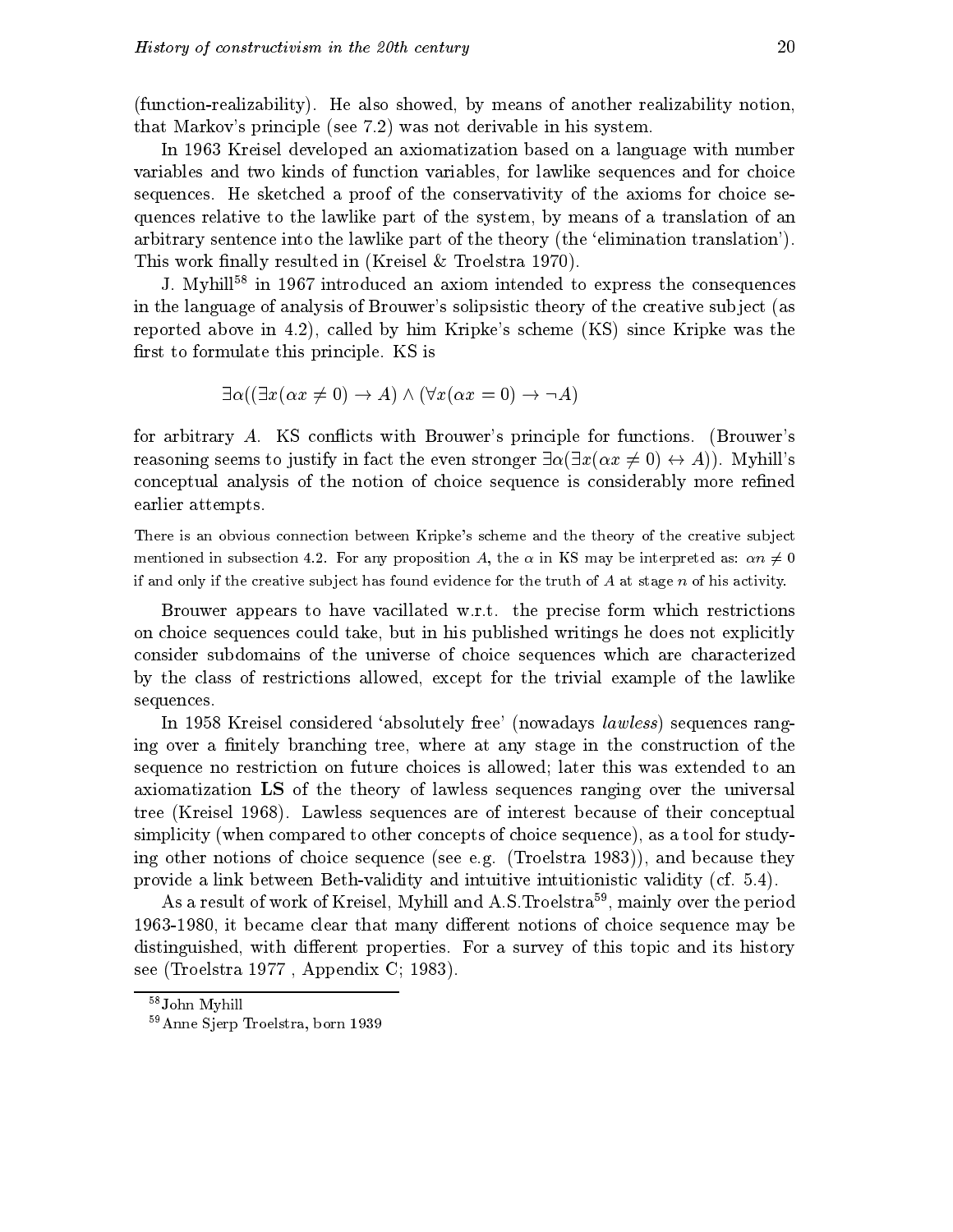The publication of Bishop - led to several proposals for an axiomatic frame work for Bishop's constructive mathematics, in particular a type-free theory of operators and classes Feferman - - and versions of intuitionistic set theory , a considered as a system considered in the considered in the considered in the considered in the constant of nection Martin Martin Martin Martin Martin Martin Martin Martin Martin Martin Martin Martin Martin Martin Marti a constructive set theory  $CZF$  in a suitable version of Martin-Löf's type theory. CZF does not have a powerset axiom
 instead there are suitable collection axioms which permit to derive the existence of the set of all functions from  $x$  to  $y$  for any two sets x and y; moreover, the foundation axiom has been replaced by an axiom of  $\epsilon$  induction  $\mu$  are non-distance is reported in the monograph  $\mu$  and  $\mu$  are  $\mu$  $Beeson<sup>60</sup>$  himself made substantial contributions in this area.

# **6.3.** The model theory of intuitionistic analysis

Topological models and Beth models turned out to be very fruitful for the metamath ematical study of intuitionistic analysis, type theory and set theory.  $D.S.$  Scott<sup>61</sup> was the first to give a topological model for intuitionistic analysis, in two papers from - and - In this model the real numbers are represented by the contin uous functions over the topological space T underlying the model. For suitable  $T$ , all real-valued functions are continuous in Scott's model.

This later developed into the so-called sheaf models for intuitionistic analysis, type theory and set theory with a period -  $\mathcal{A}$  period -  $\mathcal{A}$  period -  $\mathcal{A}$ inspiration for this development not only came from Scott's models just mentioned, put also from category theory, where w.Lawvere (Lawvere 1971) developed the notion of elementary topos  $\frac{a}{b}$  a category with extra structure, in which set theory and type theory based on intuitionistic logic can be interpreted. The notion of elementary topos generalized the notion of Grothendieck topos known from algebraic geometry and is in a sense equivalent to the notion of an intuitionistic type theory

Even Kleene's realizability interpretation can be extended to type theory and be recast as an interpretation of type theory in a special topos Hyland -

Some of the models studied are mathematically interesting in their own right and draw attention to possibilities not envisaged in the constructivist tradition (e.g. analysis without an axiom of countable choice, where the reals defined by Dedekind cuts are not isomorphic to the reals defined via fundamental sequences of rationals).

<sup>&</sup>lt;sup>60</sup>Michael J. Beeson

Dana Stewart Scott, born 1952 -

William Lawvere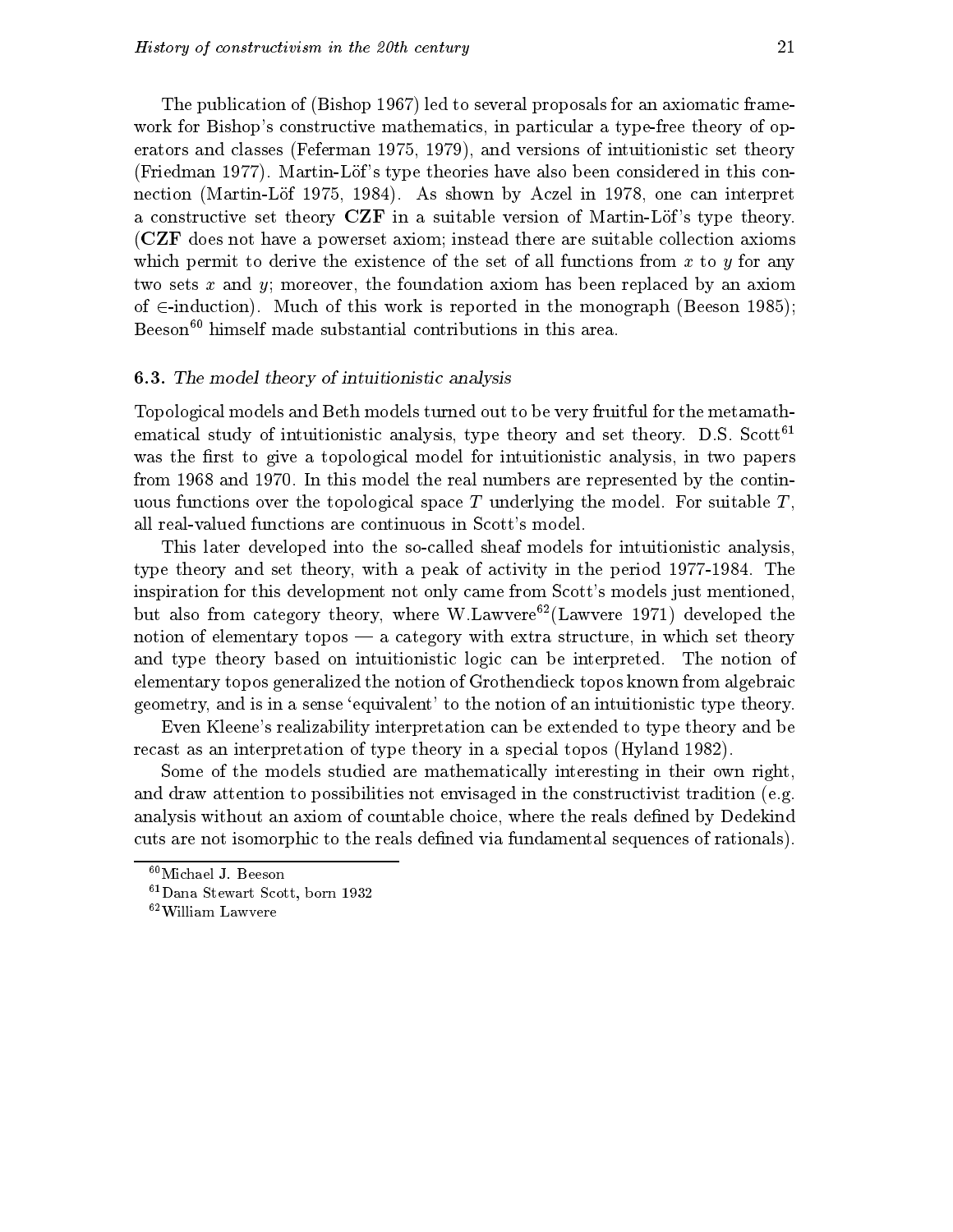# Constructive recursive mathematics

Before we can discuss Markov's version of constructive mathematics, it is necessary to say a few words on classical recursive mathematics (RM for short).

In RM, recursive versions of classical notions are investigated, against a background of classical logic. The difference with a more strictly constructive approach is illustrated by the following example



The function  $f_a(x)$  given by  $f_a(x) = f_0(x) + a$ , where  $f_0$  is as in the picture, cannot be constructively proved to have a zero as long as we do not know whether a or  $a \geq 0$ . But even classically we can show that  $f_a$  does not have a zero recursively in the parameter  $a$  - and this is typically a result of RM.

Where in constructive recursive mathematics the recursivity in parameters is built into the constructive reading of the logical operators in RM the recursiveness has to be made explicit

RM is almost as old as recursion theory itself, since already Turing introduced  $\alpha$  . The issue today the internal order  $\alpha$  is still expanding to the  $\alpha$  -resonance  $\alpha$ a few examples

ESpecker- was the rst to construct an example of a recursive bounded mono tone sequence of rationals without at a recursive manager pricess of a process sequences. are now known as Specker sequences

Kreisel and D.Lacombe  $\tau$  constructed singular coverings of the interval in  $1957$ ; Kreisel, Lacombe and J.Shoenheid  $\cdot$  showed, also in 1957, that every effective operation of type 2 is continuous (an effective operation of type 2 is a partial recursive operation with code u say, acting on codes  $x, y$  of total recursive functions such that zx z y z - u x u y
 continuity of u means that u x depends on nitely many values only of the function coded by  $x$ ).

<sup>-</sup>Ernst Specker

Daniel Lacombe

 $65$ Joseph Shoenfield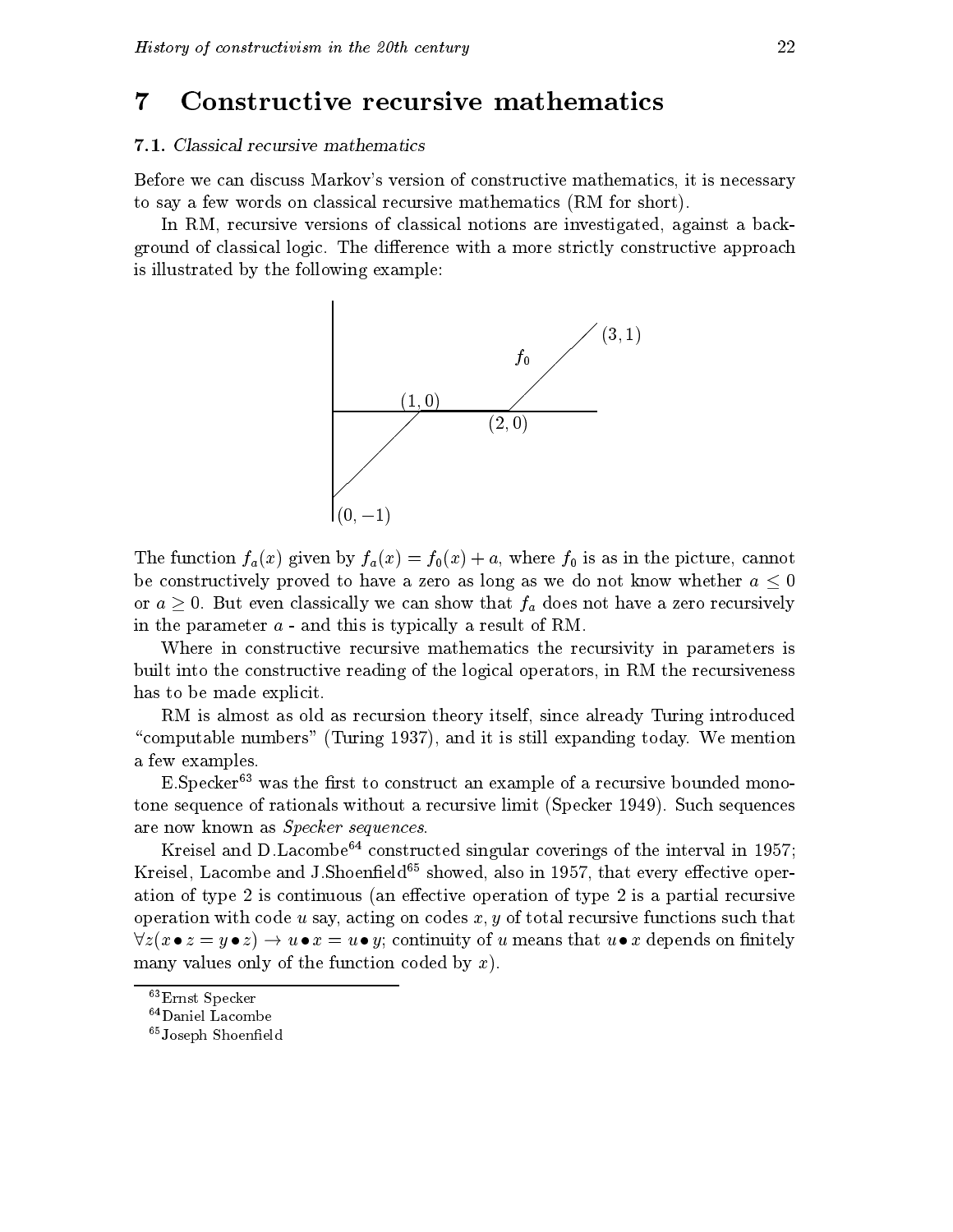A.i.maitsev and Y.L.Ershov developed (mainly in the period 1901-1974) the theory of numerations as a systematic method to lift the notion of recursiveness from IN to arbitrary countable structures (Ershov 1972). In 1974 G.Metakides  $\cdot$  and A. Nerode<sup>69</sup> gave the first applications of the powerful priority method from recursion theory to problems in algebra
 see Metakides Nerode - As an example of a recent striking result we mention the construction of a recursive ordinary differential equation without *recursive solutions*, obtained by M.B. Pour- $E1^{70}$  and J.I. Richards<sup>71</sup>

For a recent monograph see Pour El Richards -

# 7.2. Constructive recursive mathematics

A.A. Markov formulated in 1948-49 the basic ideas of constructive recursive mathematics (CRM for short). They may be summarized as follows.

- ob jects of constructive mathematics are constructive ob jects concretely words in various alphabets
- 2. the abstraction of potential existence is admissible but the abstraction of actual infinity is not allowed. Potential realizability means e.g. that we may regard plus as a well-defined operation for all natural numbers, since we know how to complete it for arbitrarily large numbers
- a precise notion of algorithm is taken as a basis Markov chose for this his own notion of Markov algorithm
- 4. logically compound statements have to be interpreted so as to take the preceding points into account

Not surprisingly many results of RM can be bodily lifted to CRM and vice versa Sometimes parallel results were discovered almost simultaneously and independently in RM and CRM respectively. Thus the theorem by Kreisel, Lacombe and Shoenfield mentioned above is in the setting of CRM a special case of a theorem proved by G.S. I seitin<sup>ra</sup> in 1959: every function from a complete separable metric space into a separable metric space is continuous

N.A.Shanin <sup>-</sup> (Shanin 1958) formulated a "deciphering algorithm which makes" the constructive content of mathematical statements explicit. By this reinterpretation an arbitrary statement in the language of arithmetic is reformulated as a

 $66$  A.I. Maltsev ?

 $\sim$  Yurii Leonidovich Ershov, born 1940  $\sim$ 

<sup>&</sup>lt;sup>68</sup>Georges Metakides

Anil Nerode

Marian Boykan Pour
El

 $71$ (Jonathan) Ian Richards

 $\sim$ Andrei Andreevich Markov 1903–1979

 $\sim$ Grigorij Samunovich Tseitin, born 1950

<sup>-</sup>Ivikolai Aleksandrovich Shanin, born 1919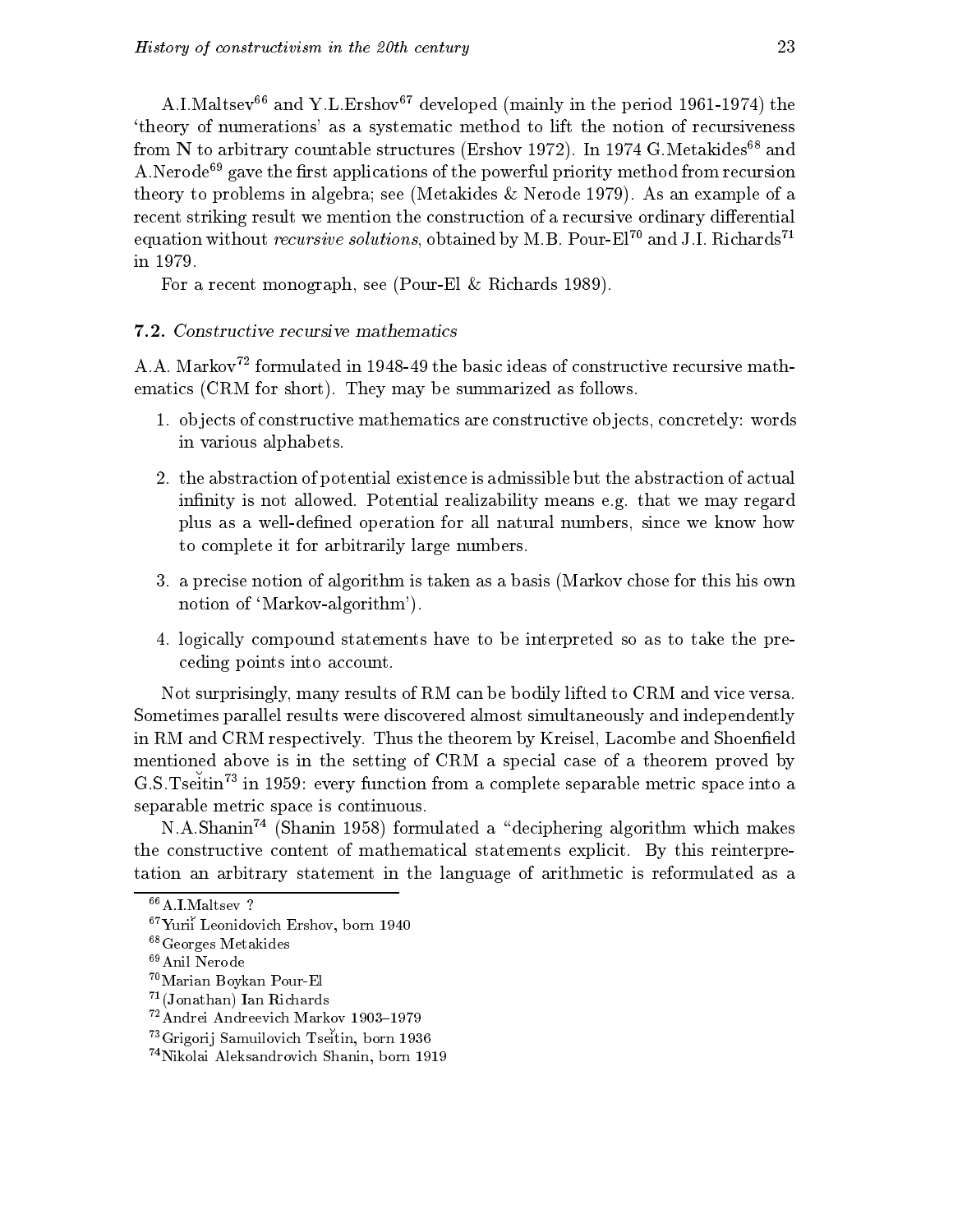formula  $\exists x_1 \ldots x_iA$  where A is normal, i.e. does not contain  $\vee$ ,  $\exists$  and the string of existential quantifiers may be interpreted in the usual way. Shanin's method is essentially equivalent to Kleene's realizability, but has been formulated in such a way that normal formulas are unchanged by the interpretation (Kleene's realizability produces a different although intuitionistically equivalent formula when applied to a normal formula

The deciphering method systematically produces a constructive reading for no tions defined in the language of arithmetic; classically equivalent definitions may obtain distinct interpretations by this method. But not all notions considered in CRM are obtained by applying the method to a definition in arithmetic (example: the real measure are the real corresponding to the intuition to correspond the integration by a code for a fundamental sequence of rationals together with a code - for a modulus of convergence, i.e. relative to a standard enumeration of the rationals  $\langle r_n \rangle_n$  the sequence is  $\langle r_{\alpha n} \rangle_n$ , and  $\forall mm'(|r_{\beta n+m} - r_{\beta n+m'}| < 2^{-k})$ . An F-sequence is an Frontier with the second the sequence of an Theorem as a form of an Form of an Form of an Form of an Form an application of the deciphering algorithm

Markov accepted one principle not accepted in either intuitionism or Bishop's constructivism: if it is impossible that computation by an algorithm does not terminate, then it does terminate. Logically this amounts to what is usually called Markov's principle:

$$
\text{MP} \qquad \qquad \neg \neg \exists x (fx = 0) \rightarrow \exists x (fx = 0) (f: \mathbf{N} \rightarrow \mathbf{N} \text{ recursive.})
$$

The theorem by Tsejtin, mentioned above, needs MP for its proof.

The measure-theoretic paradox (cf.  $3.3$ ) is resolved in CRM in a satisfactory way: singular coverings of [0, 1] do exist, but the sequence of partial sums  $\sum_{n=0}^{k} |I_n|$ does not converge, but is a Specker sequence; and if the sequence does converge, the  $\min$  is  $>$  1, as shown by Tsejtin and I.D.Zasiavskii in 1902.

In recent years after ca - the number of contributions to CRM has consid erably decreased. Many researchers in CRM have turned to more computer-science oriented topics

# 8 Bishop's constructivism

### - Bishops constructive mathematics

cian E. Bishop<sup>76</sup> launched his programme for constructive mathematics. Bishop's attitude is both ideological and pragmatical: ideological, inasmuch he insists that we should strive for a type of mathematics in which every statement has empirical content, and pragmatical in the actual road he takes towards his goal.

 $\sim$  Igor Dmitrievich Zaslavskii, born 1952

 $\therefore$  Ellen Distiob 1270-1209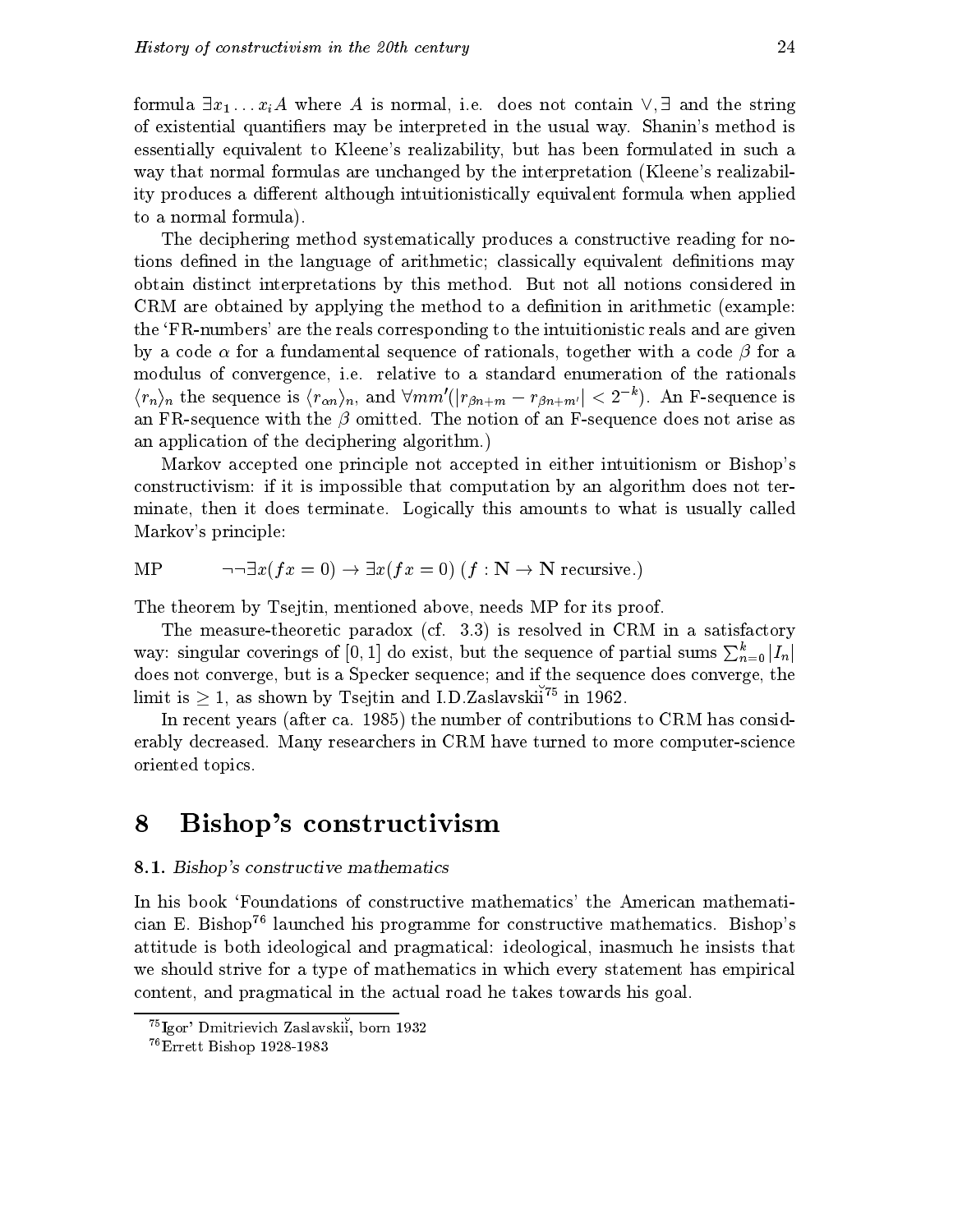In Bishop's view, Brouwer successfully criticized classical mathematics, but had gone astray in carrying out his programme, by introducing dubious concepts such as choice sequences and wasting much time over the splitting of classical concepts into many non-equivalent ones, instead of concentrating on the mathematically relevant versions of these concepts. In carrying out his programme, Bishop is guided by three principles

- avoid concepts designed in a negative way,
- 2. avoid defining irrelevant concepts  $-$  that is to say, among the many possible classically equivalent, but constructively distinct definitions of a concept, choose the one or two which are mathematically fruitful ones and disregard the others
- 3. avoid pseudo-generality, that is to say, do not hesitate to introduce an extra assumption if it facilitates the theory and the examples one is interested in satisfy the assumption

Statements of Bishop's constructive mathematics (BCM for short) may be read intuition is tically without distortion; sequences are then to be regarded as given by a law, and accordingly, no continuity axioms nor bar induction are assumed.

Statements of BCM may also be read by a Markov-constructivist without essential distortion; the algorithms are left implicit, and no use is made of a precise definition of algorithm.

Thus BCM appears as a part of classical mathematics and the situation may be illustrated graphically in the diagram below where INT stands for intuitionistic mathematics and CLASS for classical mathematics



However, it should not be forgotten that this picture is not to be taken at face value, since the mathematical statements have different interpretations in the various forms of constructivism

In the actual implementation of his programme, Bishop not only applied the three principles above, but also avoided negative results (only rarely did he present a weak counterexample), and concentrated almost exclusively on positive results.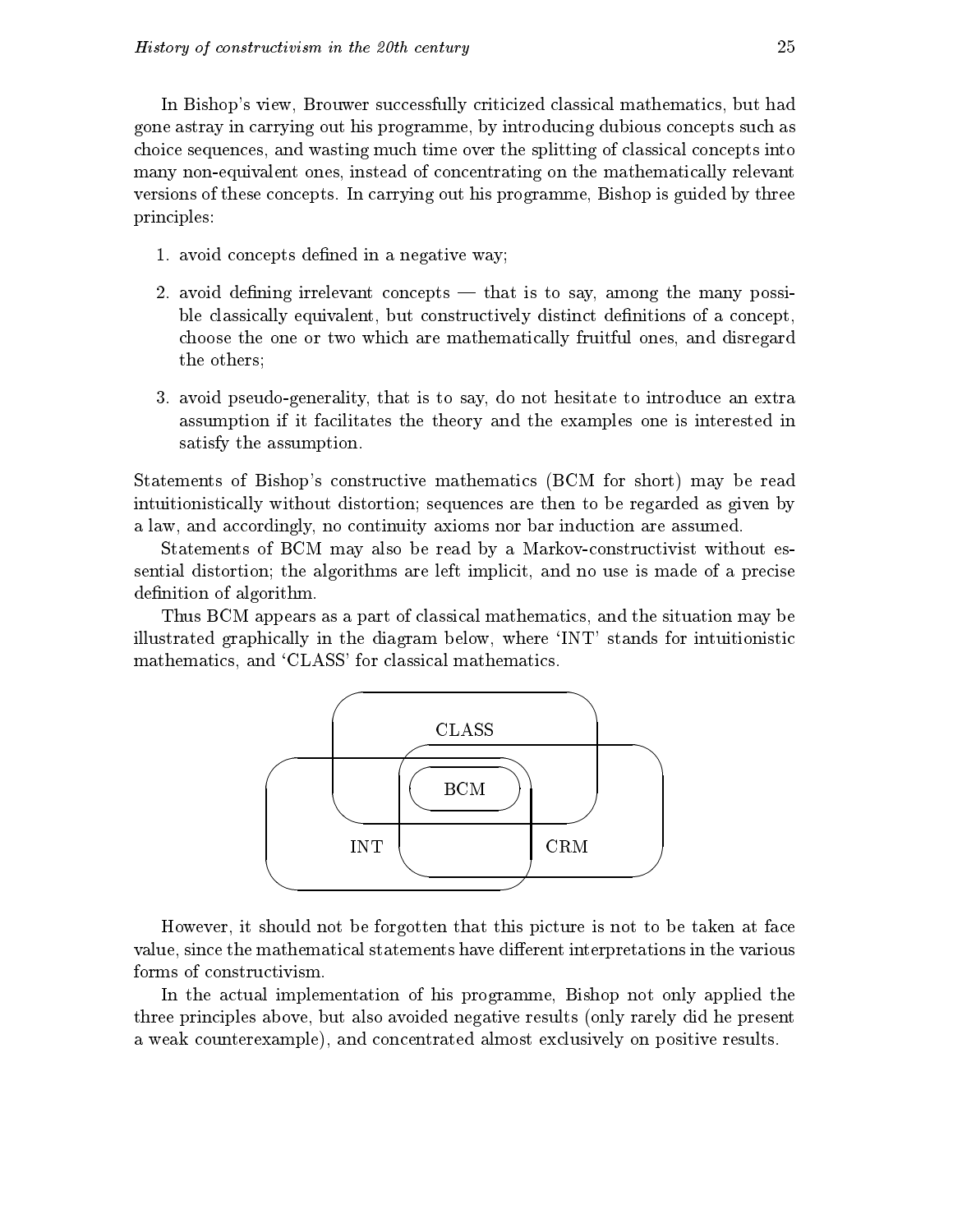There has been a steady stream of publications contributing to Bishop's programme since 1907 until now; two of the most prolinc contributors are F. Kichman  $\tau$ and D.E.Dridges T. The topics treated cover large parts of analysis, including the theory of Banach spaces and measure theory, parts of algebra (e.g. abelian groups, Noetherian groups) and topology (e.g. dimension theory, the Jordan curve theorem).

# 8.2. The relation of BCM to INT and CRM

The success of Bishop's programme has left little scope for traditional intuitionistic mathematics; to some extent this is also true of CRM. For all of BCM may at the same time be regarded as a contribution to INT
 moreover in many instances where in INT a routine appeal would be made to a typical intuitionistic result, such as the uniform continuity theorem for functions defined on a closed bounded interval, the corresponding treatment in in BCM would simply add an assumption of uniform continuity for the relevant function, without essential loss in mathematical content. Thus to find scope for specifically intuitionistic reasoning, one has to look for instances where the use of typically intuitionistic axioms such as the continuity axiom or the fan theorem results in a significantly better or more elegant result, and such cases appear to be comparatively rare

To some extent the above, mutatis mutandis, also applies to constructive recursive mathematics. Thus, for example, the usefulness of the beautiful Kreisel- $\mathcal{L}$  . The orientation is limited by two factors - and the orientation of the state of the state of the state of the state of the state of the state of the state of the state of the state of the state of the state of theorem can often be replaced by an assumption of continuity in the statement of the result to be proved;  $(2)$  in many cases, continuity without uniform continuity is not enough, as witnessed e.g. by Kushner's example of a continuous function on  $\blacksquare$  which is not integrable integrable integrable integrable integrable integrable integrable integrable integrable integrable integrable integrable integrable integrable integrable integrable integrable integrable int

In the literature contributing to Brouwer's and Markov's programme, a comparatively large place is taken by counterexamples and splitting of classical notions This may be compared with periods in the development of classical analysis and topology in which there was also considerable attention given to pathologies In this comparison, BCM exemplifies a later stage in constructivism.

Finally, let us note that in classical mathematics there arise questions of constructivity of a type which has not been considered in the constructivistic tradition For example, one may attempt to find a bound on the *number* of solutions to a number-theoretic problem, without having a bound for the *size* of the solutions; see  $\mathcal{L}$  and  $\mathcal{L}$  and  $\mathcal{L}$  and  $\mathcal{L}$  and  $\mathcal{L}$  and  $\mathcal{L}$  and  $\mathcal{L}$  and  $\mathcal{L}$  and  $\mathcal{L}$  and  $\mathcal{L}$  and  $\mathcal{L}$  and  $\mathcal{L}$  and  $\mathcal{L}$  and  $\mathcal{L}$  and  $\mathcal{L}$  and  $\mathcal{L}$  and  $\mathcal{L}$  and

 $^{77}$ F. Richman?

<sup>&</sup>lt;sup>78</sup> Douglas E. Bridges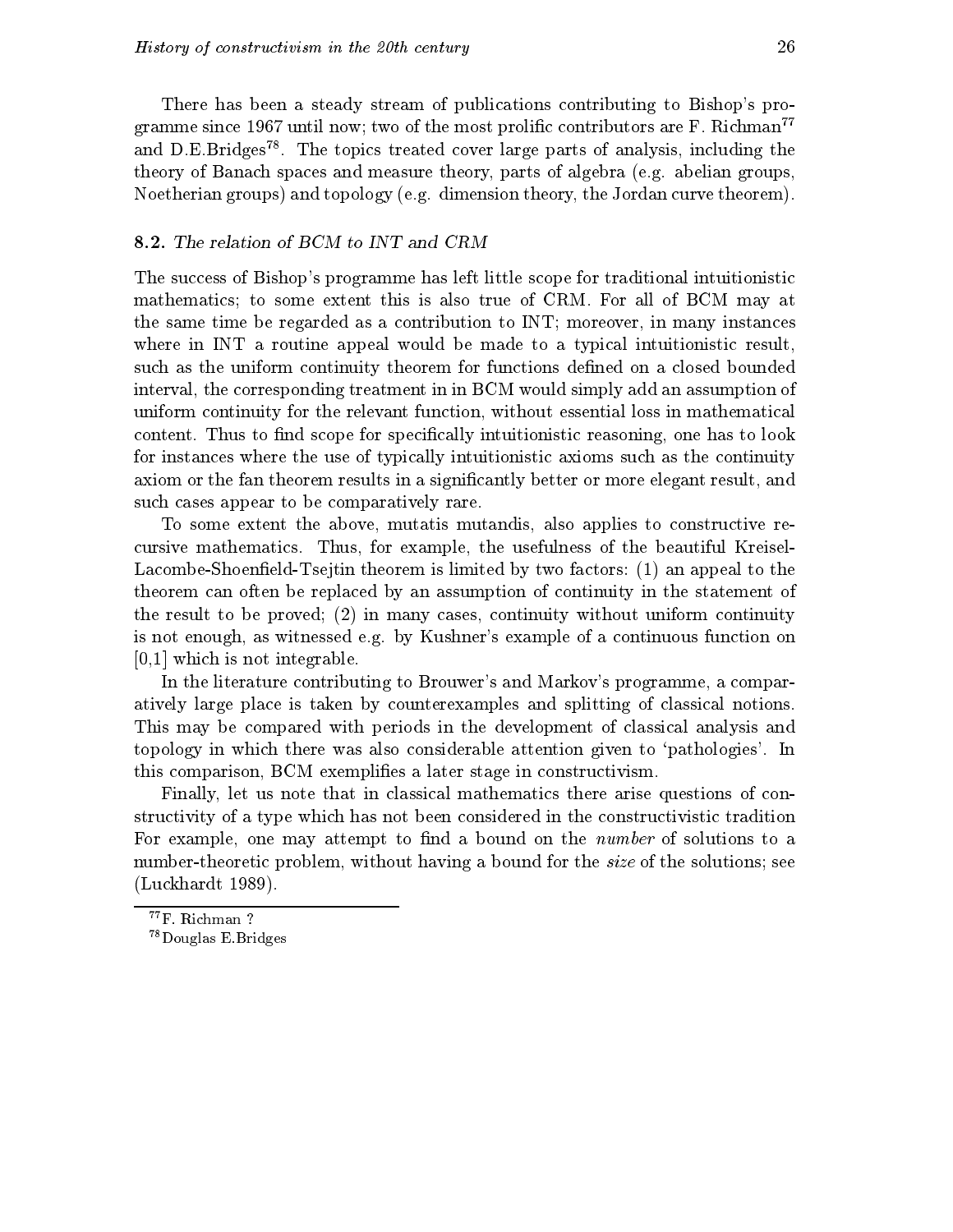#### 9 Concluding remarks

In the foundational debate in the early part of this century constructivism played an important role. Nevertheless, at any time only a handful of mathematicians have been actively contributing to constructive mathematics (in the sense discussed here).

In the course of time, the focus of activity in constructive mathematics has shifted from intuitionism to Markov's constructivism, then to Bishop's constructivism. In addition there has been a steady flow of contributions to classical recursive mathematics, a subject which is still flourishing.

Much more research has been devoted to intuitionistic logic and the metamathe matics of constructive systems. In this area the work has recently somewhat ebbed, but its concepts and techniques play a significant role elsewhere, e.g. in theoretical computer science and articial intelligence and its potential is by no means exhausted example the notion of formulas as types and Martin L!of style type theories

New areas of application lead to refinement and modification of concepts developed in another context Thus a recent development such as linear logic Girard - may be seen as a renement of intuitionistic logic obtained by pursuing the idea of a bookkeeping of resources seriously

# References

a very extensive bibliography of constructivism is Minimum for the Medicine of Medicine and Medicine  $F50-65.$ 

- BARZIN, M., ERRERA, A., Sur la logique de M. Brouwer, Academie Royale des Sciences, des Lettres et des Beaux Arts de Belgique. Bulletin de la Classe des Sciences. Cin- $\mathbf{r}$  -series of  $\mathbf{r}$  -series of  $\mathbf{r}$  -series of  $\mathbf{r}$  -series of  $\mathbf{r}$
- BeesonMJ Foundations of Constructive Mathematics Springer Verlag Berlin -
- BETH, E.W., Semantic construction of intuitionistic logic, Koninklijke Nederlandse Akademie van Wetenschappen. Afdeling Letterkunde: Mededelingen. Nieuwe Reeks -pp. the property of the property of the property of the property of the property of the property of the property of the property of the property of the property of the property of the property of the property of the prope
- BETH, E.W., The Foundations of Mathematics, North-Holland Publ. Co., Amsterdam 1999, 1909 -
- Bishop E Foundations of Constructive Analysis McGrawHill New York -
- $\mathbf{B}$ OREL, E., Decons sur la Theorie des Fonctions, Gauthier-Villars, Paris, 1914<sup>-</sup>, 1928<sup>-</sup>, 1999.
- art is the Leven-Life Art and Mysticism (which is a complete art and Mysticism Waltman, and Mysticism Waltman, delft - Delft - Delft - Delft - Delft - Delft - Delft - Delft - Delft - Delft - Delft - Delft - Delft - Delft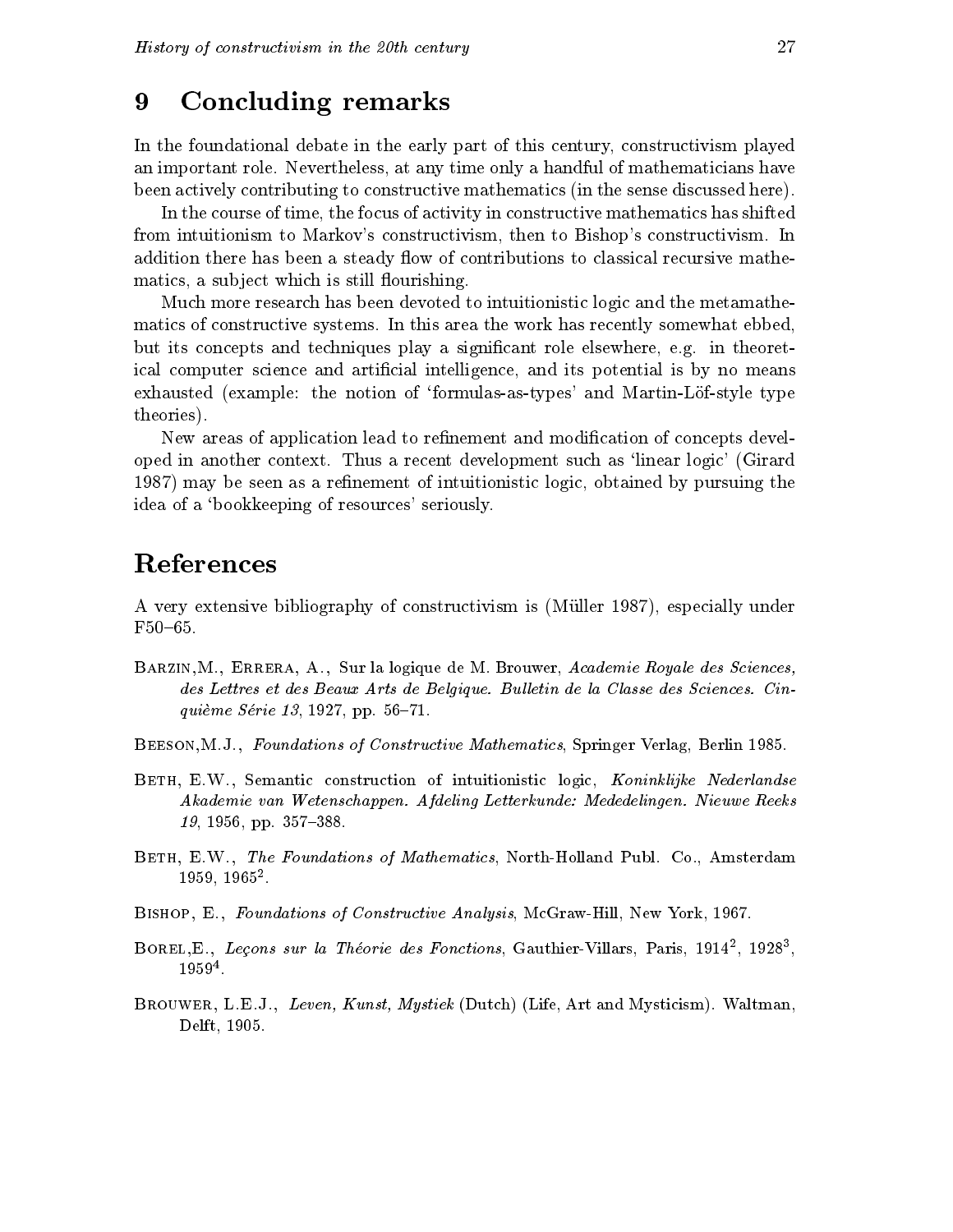- BROUWER, L.E.J., Over de Grondslagen der Wiskunde (Dutch) (On the foundations of mathematics Maas en van Suchtelen Amsterdam -
- BROUWER, L.E.J., Over de onbetrouwbaarheid der logische principes (Dutch) (On the unreligities of the principles of logic Tijdschrift voor Wijsbegeerte algebeerte pp-film - English translation 
Brouwer - pp ----
- BROUWER, L.E.J., Begründung der Mengenlehre unabhängig vom logischen Satz vom ausgeschlossenen Dritten I: Allgemeine Mengenlehre, Verhandelingen der Koninklijke Nederlandse Akademie van Wetenschappen. Tweede Reeks. Afdeling Natu- $\mathcal{L}$  and  $\mathcal{L}$  are proposed to the set of the set of the set of the set of the set of the set of the set of the set of the set of the set of the set of the set of the set of the set of the set of the set of the set
- BROUWER, L.E.J., Begründung der Mengenlehre unabhängig vom logischen Satz vom ausgeschlossenen Dritten II: Theorie der Punktmengen, Verhandelingen der Koninklijke Nederlandse Akademie van Wetenschappen. Tweede Reeks. Afdeling Natuurkunde  -- Also 
Brouwer - pp ---
- BROUWER, L.E.J., Intuitionistische Zerlegung mathematischer Grundbegriffe, Jahresbericht der Deutsche MathematikerVereinigung - pp- Also  $\mathbf{B}$  and  $\mathbf{B}$  and  $\mathbf{B}$  are proposed to the proposed of the set of the set of the set of the set of the set of the set of the set of the set of the set of the set of the set of the set of the set of the set of
- BROUWER, L.E.J. Beweis dass jede volle Funktion gleichmässig stetig ist, Koninklijke Nederlandse Akademie van Wetenschappen Proceedings of the Section of Sciences - pp - - Also 
Brouwer - pp
- $B_{\rm B}$ rouwer,  $B_{\rm B}$ . Uber Denimitionsbereiche von Funktionen, *Mathematische Annalen v*r, - pp Also 
Brouwer - pp
- abrouwer Leon Die Struktur des Kontinuums Gistel Wien Herbert Wien Die Struktur von Die Struktur von Die S - pp
- BROUWER, L.E.J., Consciousness, Philosophy and mathematics, in Library of the Tenth International Congress in Philosophy- August - Vol edited by EW Beth  $\mathbf{H}$  Hypothelic Northern Public Co  $\mathbf{H}$  Hypothelic Amsterdam -  $\mathbf{H}$ Also 
Brouwer - pp
- Brouwer LEJ Col lected Works- Vol edited by A Heyting NorthHolland Publ Co Amsterdam -
- Buss S Bounded Arithmetic Bibliopolis Naples-
- DALEN, D. VAN, The war of the frogs and the mice, or the crisis of the Mathematische Annalen The Mathematical Intel ligencer - pp- -
- Dummett MAE Elements of Intuitionism Clarendon Press Oxford -
- ERSHOV, Y.L., La théorie des énumérations, in Actes du Congrès International des  $\mathcal{N}$  and  $\mathcal{N}$  and  $\mathcal{N}$  and  $\mathcal{N}$  and  $\mathcal{N}$  and  $\mathcal{N}$  and  $\mathcal{N}$  and  $\mathcal{N}$  and  $\mathcal{N}$  and  $\mathcal{N}$  and  $\mathcal{N}$  and  $\mathcal{N}$  and  $\mathcal{N}$  and  $\mathcal{N}$  and  $\mathcal{N}$  and  $\mathcal{N}$  and  $\mathcal{N}$  and L Lions MP Malliavin GauthierVillars Paris - pp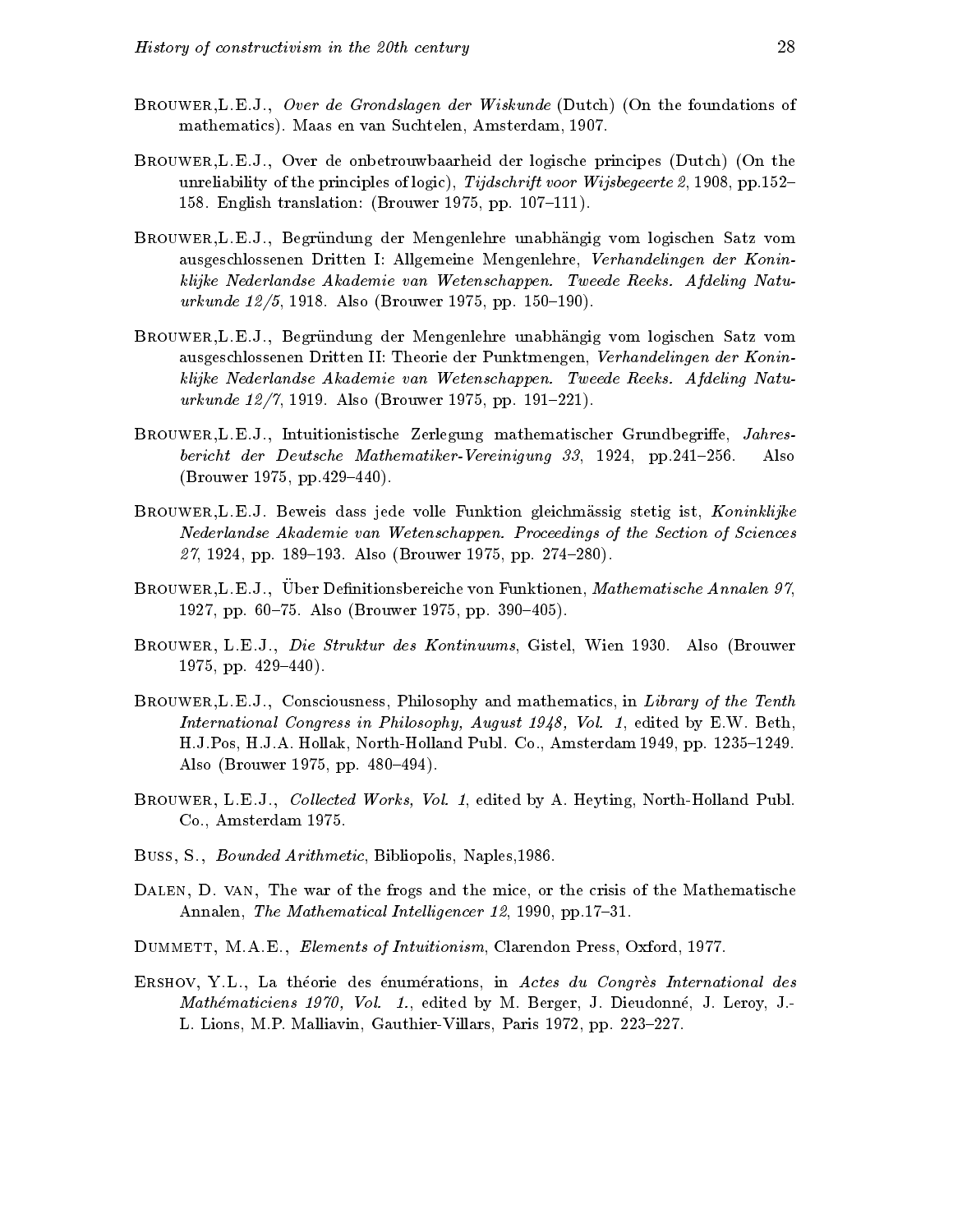- FEFERMAN, S., A language and axioms for explicit mathematics, in Algebra and Logic, edited by J  $\mathcal{L}$  and  $\mathcal{L}$  and  $\mathcal{L}$  and  $\mathcal{L}$  and  $\mathcal{L}$  are  $\mathcal{L}$  and  $\mathcal{L}$  and  $\mathcal{L}$  are  $\mathcal{L}$  and  $\mathcal{L}$  and  $\mathcal{L}$  are  $\mathcal{L}$  and  $\mathcal{L}$  are  $\mathcal{L}$  and  $\mathcal{L}$  and  $\mathcal{L}$  are
- FEFERMAN, S., Constructive theory of functions and classes, in Logic Colloquium '78, edited by M. Boffa, D. van Dalen, K. McAloon, North-Holland Publ. Co., Amsterdam - pp -
- FEFERMAN, S., Weyl vindicated: 'Das Kontinuum' 70 years later, in: Temi e Prospettive della Logica e della Filosofia Contemporanee I, Cooperativa Libraria Universitaria  $\mathbf{E}$  and  $\mathbf{E}$  and  $\mathbf{E}$  and  $\mathbf{E}$  and  $\mathbf{E}$  and  $\mathbf{E}$  and  $\mathbf{E}$  and  $\mathbf{E}$  and  $\mathbf{E}$  and  $\mathbf{E}$  and  $\mathbf{E}$  and  $\mathbf{E}$  and  $\mathbf{E}$  and  $\mathbf{E}$  and  $\mathbf{E}$  and  $\mathbf{E}$  and  $\mathbf{E}$  and
- FEFERMAN, S., Hilbert's program relativized: proof-theoretical and foundational reductions The Journal of Symbolic Logic  $\mathcal{L}$  and  $\mathcal{L}$  and  $\mathcal{L}$  and  $\mathcal{L}$  and  $\mathcal{L}$  and  $\mathcal{L}$  and  $\mathcal{L}$  and  $\mathcal{L}$  and  $\mathcal{L}$  and  $\mathcal{L}$  and  $\mathcal{L}$  and  $\mathcal{L}$  and  $\mathcal{L}$  and  $\mathcal{L}$  and  $\math$
- FRIEDMAN, H., Set-theoretic foundations for constructive analysis, Annals of Mathematis a set of the set of the set of the set of the set of the set of the set of the set of the set of the set of
- GENTZEN, G., Untersuchungen über das logische Schliessen, Mathematische Zeitschrift ... ..... .... ... .... ... ...
- received in the computer state of the computer science in the property of the state of the computer science of
- GÖDEL, K., Zur intuitionistischen Arithmetik und Zahlentheorie, Ergebnisse eines mathematischen Kolonie gereiner gij wordt ppersonen van
- GOODSTEIN, R.L., Recursive Number Theory, North-Holland Publ. Co., Amsterdam,
- Goodstein RL Recursive Analysis NorthHolland Publ Co Amsterdam -
- HEIJENOORT, J. VAN, From Frege to Gödel, Harvard University Press, Cambridge Mass -
- HEYTING, A., Die formalen Regeln der intuitionistischen Logik, Sitzungsberichte der Preussischen Akademie von Wissenschaften- Physikalisch Mathematische Klasse - pp- - Die formalen Regeln der intuitionistischen Mathematik Ibidem pp- - -
- HEYTING, A., Mathematische Grundlagenforschung. Intuitionismus. Beweistheorie,  $S$  -  $S$  -  $S$  -  $S$  -  $S$  -  $S$  -  $S$  -  $S$  -  $S$  -  $S$  -  $S$  -  $S$  -  $S$  -  $S$  -  $S$  -  $S$  -  $S$  -  $S$  -  $S$  -  $S$  -  $S$  -  $S$  -  $S$  -  $S$  -  $S$  -  $S$  -  $S$  -  $S$  -  $S$  -  $S$  -  $S$  -  $S$  -  $S$  -  $S$  -  $S$  -  $S$  -  $S$  -
- Heyting A Intuitionism- an introduction NorthHolland Publ Co Amsterdam 1900 ' 1911 '
- HILBERT, D., BERNAYS, P., Grundlagen der Mathematik Vol. I, Springer Verlag, Berlin, -  -
- HYLAND, J.M.E., The effective topos, in The L.E.J. Brouwer Centenary Symposium, edited by AS Troelstra D van Dalen NorthHolland Publ Co Amsterdam pp --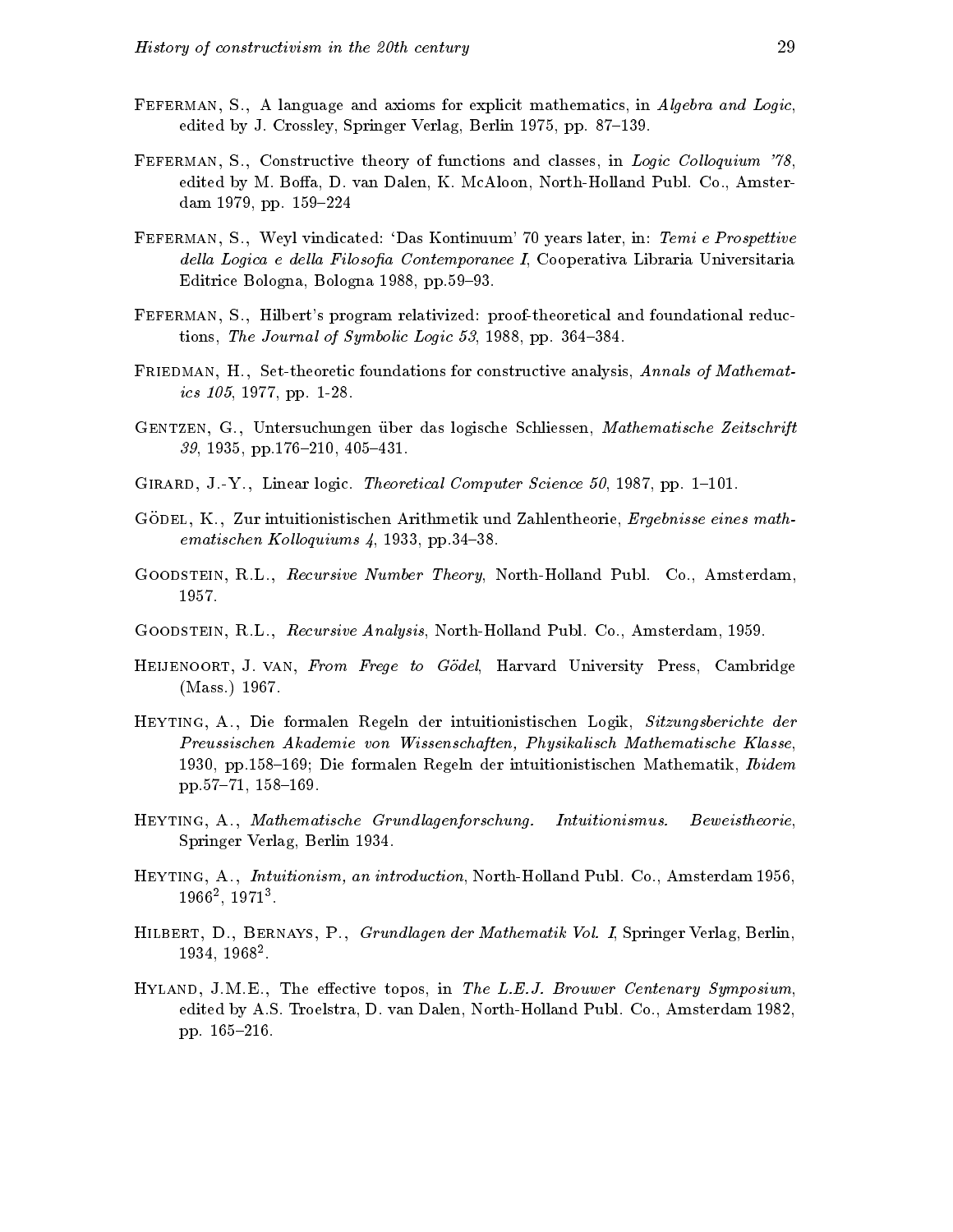- KLEENE, S.C., On the interpretation of intuitionistic number theory, The Journal of  $\mathcal{S}$  . The symbolic Logic Logic Logic Logic Logic Logic Logic Logic Logic Logic Logic Logic Logic Logic Logic Logic Logic Logic Logic Logic Logic Logic Logic Logic Logic Logic Logic Logic Logic Logic Logic Logic Logic
- es and the foundation of the Foundations of Intuitions of International Assembly and the foundation of the foundation cially in Relation to Recursive Functions, North-Holland Publ. Co., Amsterdam
- KOLMOGOROV, A.N., O printsipe tertium non datur (Russian) (On the principle of the exclude middle Matematical Society of the Matematic Section of the Section of the Society of the Section 1999 height is a positive to the contract of the contract of the contract of the contract of the contract of the co
- KOLMOGOROV, A.N., Zur Deutung der intuitionistischen Logik, Mathematische zeitschrift in der eine Stadt der Erstellung der Erstellung der Erstellung der Erstellung der Erstellung der E
- KREISEL, G., A remark on free choice sequences and the topological completeness proofs, The  $J$  -symbolic Logic Logic Logic Logic Logic Logic Logic Logic Logic Logic Logic Logic Logic Logic Logic Logic
- Kreisel G Lawless sequences of natural numbers Compositio Mathematica pp. 222-248.
- KREISEL, G., TROELSTRA, A.S., Formal systems for some branches of intuitionistic analysis, and all mathematical logic in the Mathematical Logic International Logic International Logic International Logic
- KRIPKE, S., Semantical analysis of intuitionistic logic, in Formal Systems and Recursive Functions, edited by J.Crossley, M.A.E. Dummett, North-Holland Publ. Co., Amsterdam - pp -
- Kushner BA Lektsii po konstruktivnomu matematicheskomu analizu Russian Translated as *Lectures on Constructive Mathematical Analysis*, American Mathematical Society Providence Rhode Island USA -
- Lambek J Deductive systems and categories III in Toposes- Algebraic Geometry and Logic edited by FWLawvere Springer Verlag Heidelberg - pp
- LAMBEK, J., SCOTT, P.J., *Introduction to higher order categorical logic*, Cambridge University Press Cambridge Press Camp
- LUCKHARDT, H., Herbrand-Analysen zweier Beweise des Satzes von Roth: polynomiale Anzahlschranken The Journal of Symbolic Logic 
 - pp
- $\ldots$  . The property  $\ldots$  is the metallicity of theory of typespredicative part in Logic Collegeration '73, edited by H.E.Rose, J.C.Shepherdson, North-Holland Publ. Co., Amsterdam - pp --
- martin- por  $\mathbf{r}$  is the measurement of the second structure  $\mathbf{r}$  and  $\mathbf{r}$  is not defined in
- METAKIDES, G., NERODEE, A., Effective content of field theory, Annals of Mathematical Logic - pp
- Mooij, J.J.A., La Philosophie des Mathématiques de Henri Poincaré, Gauthier-Villars,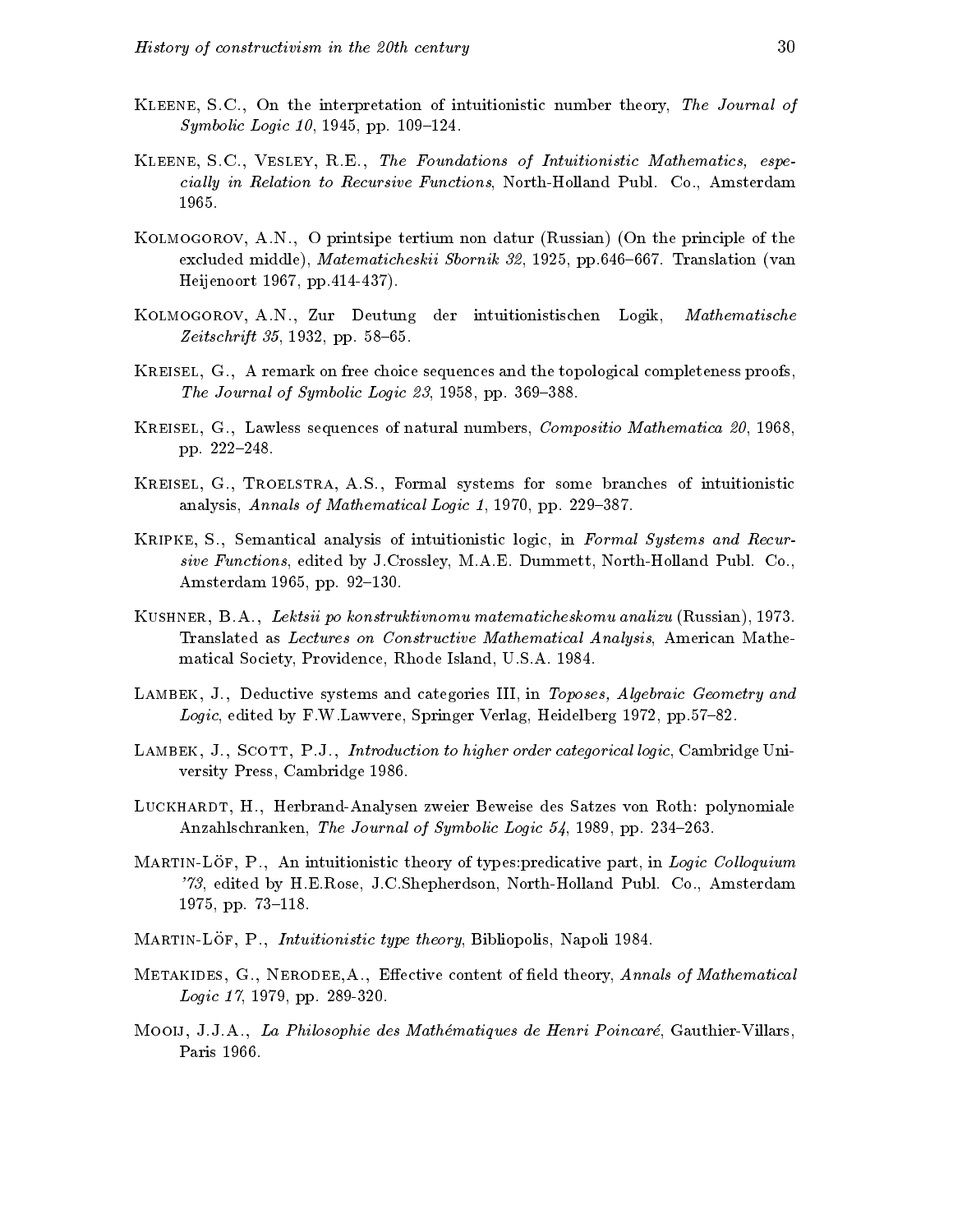- MÜLLER, G.H.,  $\Omega$ -Bibliography of Mathematical Logic edited by G.H. Müller in collaboration with W Lenski Volume VI Proof theory- Constructive Mathematics edited by Je Kister Districtly is the Second and As Troelstra Springer Verlag Berlin - Troelstra Springer Verlag Berli
- PARIKH, R.J., Existence and feasibility in arithmetic, The Journal of Symbolic Logic 36, -- pp
- $\blacksquare$   $\blacksquare$   $\blacksquare$   $\blacksquare$  .  $\blacksquare$   $\blacksquare$   $\blacksquare$   $\blacksquare$   $\blacksquare$   $\blacksquare$   $\blacksquare$   $\blacksquare$   $\blacksquare$   $\blacksquare$   $\blacksquare$   $\blacksquare$   $\blacksquare$   $\blacksquare$   $\blacksquare$   $\blacksquare$   $\blacksquare$   $\blacksquare$   $\blacksquare$   $\blacksquare$   $\blacksquare$   $\blacksquare$   $\blacksquare$   $\blacksquare$   $\blacksquare$   $\blacksquare$   $\blacksquare$   $\$
- $\blacksquare$  . Only change  $\blacksquare$  . The lattice  $\blacksquare$  and  $\blacksquare$  are  $\blacksquare$  and  $\blacksquare$  . Then  $\blacksquare$  are  $\blacksquare$  and  $\blacksquare$  and  $\blacksquare$  and  $\blacksquare$  and  $\blacksquare$  and  $\blacksquare$  and  $\blacksquare$  and  $\blacksquare$  and  $\blacksquare$  and  $\blacksquare$  and  $\blacksquare$  and
- $P$  is the state  $P$  such that  $P$  is the set of  $P$  is the state  $P$  such as  $P$  is the set of  $P$
- $P$  . The correction  $P$  is the property  $P$  and  $P$  is the particle  $P$  are  $P$  . Then  $P$
- Pour-El MB Richards J I Computability in analysis and physics Springer Ver lag Berlin -
- RASIOWA, H., SIKORSKI, R., The Mathematics of Metamathematics, Panstwowe Wydawnictwo Naukowe Warszawa - Wydawnictwo Naukowe Warszawa - Wydawnictwo Naukowe Warszawa - Wydawnictwo Naukow
- RICHARD, J., Les principes des mathématiques et le problème des ensembles, Revue  $\mathcal{A}$  -mathematic estate of  $\mathcal{A}$  -mathematic estate of also in Acta Mathematic estate of  $\mathcal{A}$ matrix and the contract of the contract of the contract of the contract of the contract of the contract of the contract of the contract of the contract of the contract of the contract of the contract of the contract of th
- SCOTT, D.S., Extending the topological interpretation to intuitionistic analysis,  $Compo$ sitio Mathematica - pp --
- SCOTT, D.S., Extending the topological interpretation to intuitionistic analysis II, in Intuitionism and Proof Theory, edited by J. Myhill, A. Kino, R.E. Vesley, North-Holland Publ Co - pp
- SHANIN, N.A., O konstruktiviom ponimanii matematicheskikh suzhdenij (Russian) (On the constructive interpretation of mathematical judgments), Trudy Ordena Lenina Matematicheskogo Instituta imeni VA Steklova Akademiya Nauk SSSR 
 pp -- Translation American Mathematical Society Translations- Series pp- -
- SIMPSON, S., Partial realizations of Hilbert's program, The Journal of Symbolic Logic 53, - pp
- SMORYŃSKI, C. A., Applications of Kripke models, in *Metamathematical Investigation* of Intuitionistic Arithmetic and Analysis, edited by A.S. Troelstra, Springer Verlag, Berlin - pp  -
- SPECKER, E., Nicht konstruktiv beweisbare Sätze der Analysis, The Journal of Symbolic Logic - pp --
- SKOLEM, TH., Begründung der elementaren Arithmetik durch die rekurrirende Denkweise ohne Anwendung scheinbarer Veranderlichen mit unendlichen Aus dehnungsbereich Videnskapsselskapets Skrifter- IMatematisknaturvidenskabelig klasse - pp - Translation 
van Heijenoort - pp